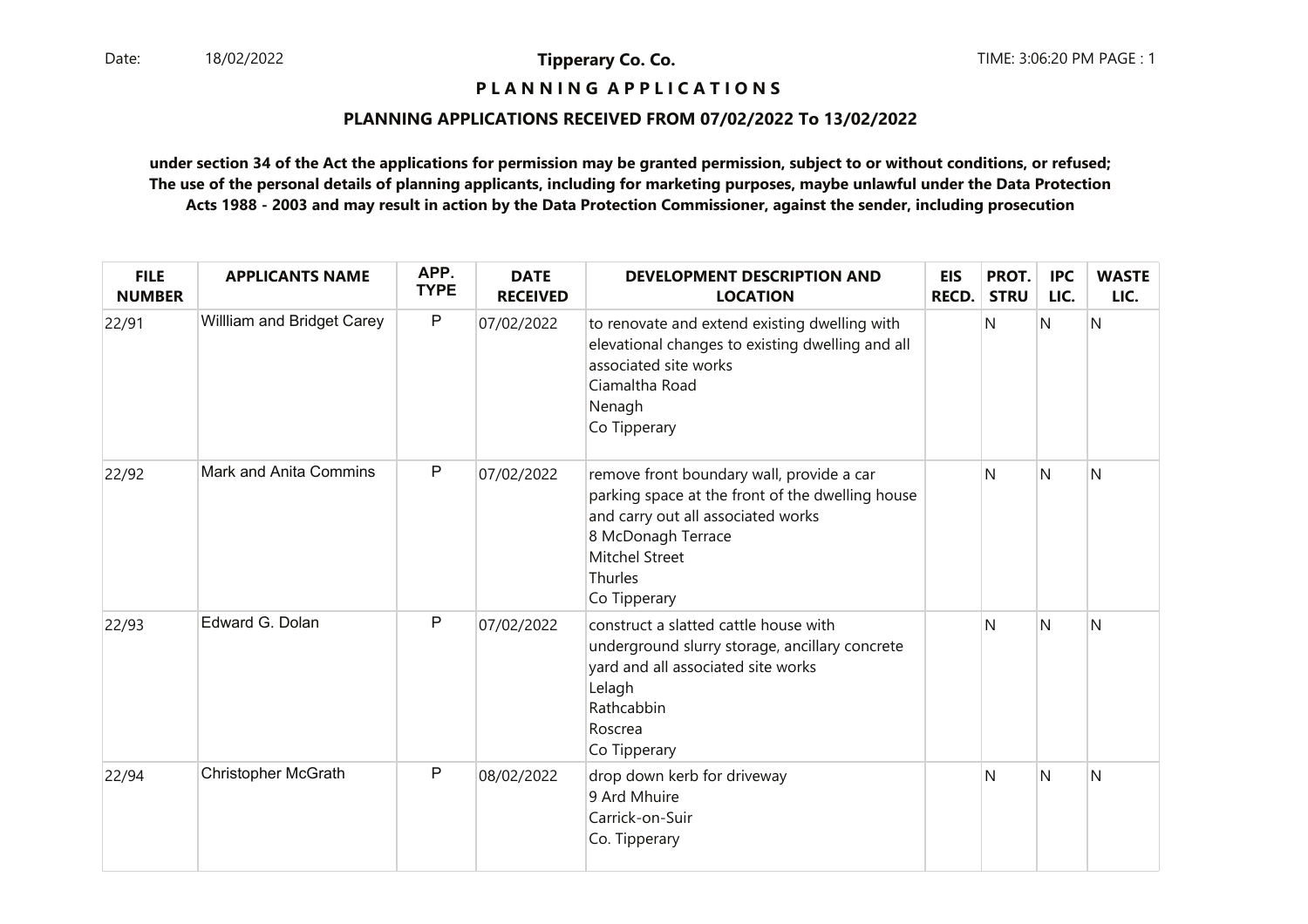# **P L A N N I N G A P P L I C A T I O N S**

#### **PLANNING APPLICATIONS RECEIVED FROM 07/02/2022 To 13/02/2022**

| <b>FILE</b>   | <b>APPLICANTS NAME</b> | APP.        | <b>DATE</b>     | DEVELOPMENT DESCRIPTION AND                                                                     | EIS   | PROT.       | <b>IPC</b> | <b>WASTE</b> |
|---------------|------------------------|-------------|-----------------|-------------------------------------------------------------------------------------------------|-------|-------------|------------|--------------|
| <b>NUMBER</b> |                        | <b>TYPE</b> | <b>RECEIVED</b> | <b>LOCATION</b>                                                                                 | RECD. | <b>STRU</b> | LIC.       | LIC.         |
| 22/95         | Nigel & Victoria Flood | P           | 08/02/2022      | 5 bedroom residential dormer bungalow<br>Dromard Beg<br>Clonmore<br>Templemore<br>Co. Tipperary |       | N           | N          | N            |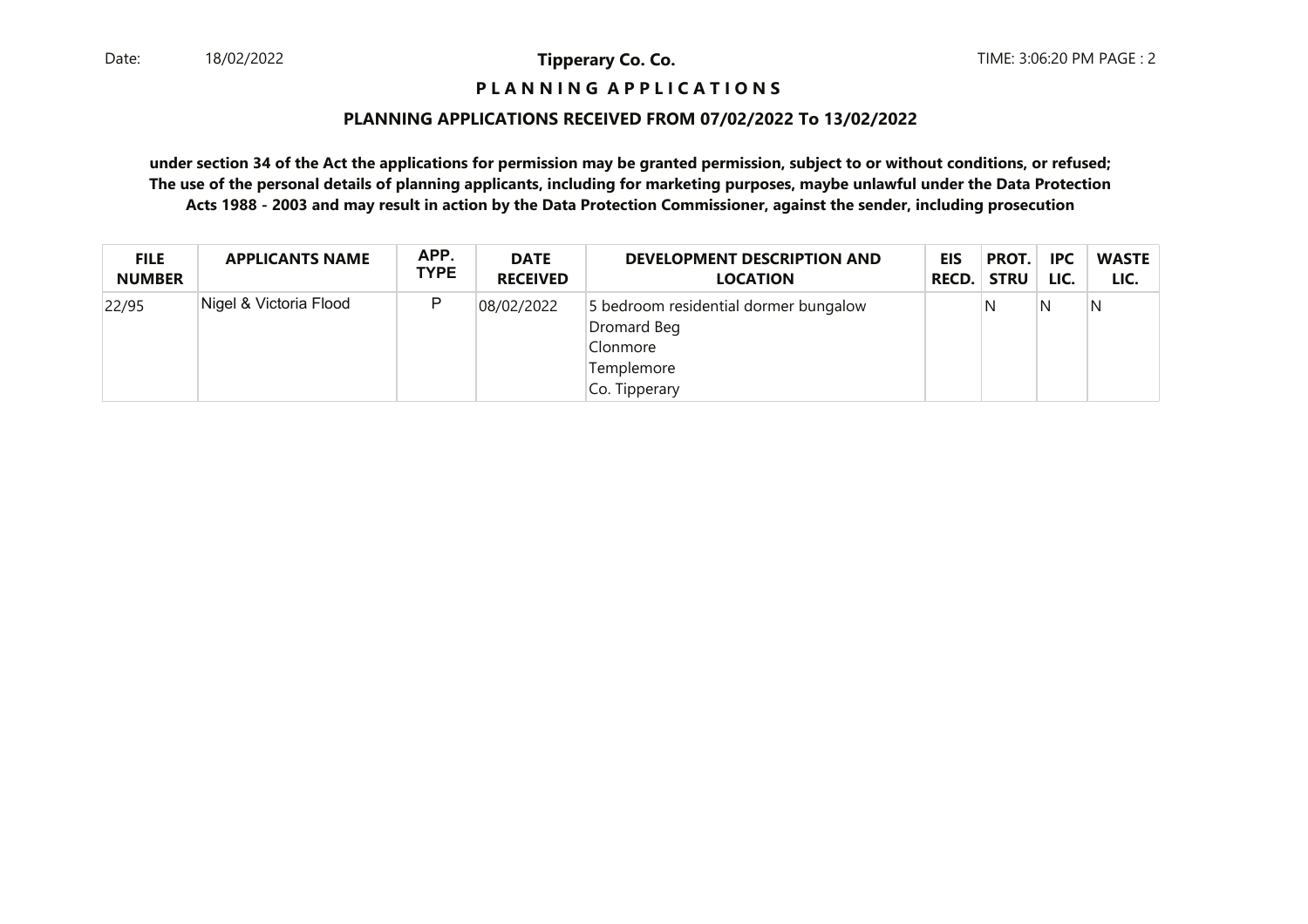**P L A N N I N G A P P L I C A T I O N S** 

#### **PLANNING APPLICATIONS RECEIVED FROM 07/02/2022 To 13/02/2022**

| <b>FILE</b>   | <b>APPLICANTS NAME</b>  | APP.        | <b>DATE</b>     | DEVELOPMENT DESCRIPTION AND                                                                                                                                                                                                                                                                                                                                                                                                                                                                                                                                                                                                                                                                                                                                                                                                                                                                                                                                             | <b>EIS</b>   | PROT.       | <b>IPC</b> | <b>WASTE</b> |
|---------------|-------------------------|-------------|-----------------|-------------------------------------------------------------------------------------------------------------------------------------------------------------------------------------------------------------------------------------------------------------------------------------------------------------------------------------------------------------------------------------------------------------------------------------------------------------------------------------------------------------------------------------------------------------------------------------------------------------------------------------------------------------------------------------------------------------------------------------------------------------------------------------------------------------------------------------------------------------------------------------------------------------------------------------------------------------------------|--------------|-------------|------------|--------------|
| <b>NUMBER</b> |                         | <b>TYPE</b> | <b>RECEIVED</b> | <b>LOCATION</b>                                                                                                                                                                                                                                                                                                                                                                                                                                                                                                                                                                                                                                                                                                                                                                                                                                                                                                                                                         | <b>RECD.</b> | <b>STRU</b> | LIC.       | LIC.         |
| 22/96         | <b>Summit Solar Ltd</b> | P           | 08/02/2022      | a 10 year permission for development consisting Y<br>of the construction of a Solar PV development<br>comprising photovoltaic panels laid out in<br>arrays over a total development site area of ca.<br>54.5 ha, the construction of a 38kV substation<br>(ca.114.4m2 x 4.75m tall), a transformer unit (ca.<br>18m2 x 4m tall) and associated bund (ca.55m2),<br>along with ancillary development including: 17<br>no. Power Hubs (ca. 15.25m2 x 2.4m) which<br>incorporate an inverter and a transformer, 1 no.<br>single storey communications building (11.1m2<br>x2.5m),1 no. single storey client side sub-station<br>building (15.25m2 x 2.9m), 1 no. single storey<br>equipment storage building<br>(7.5m2 x 2.7m), 7 no. CCTV cameras mounted<br>on 4m high poles, perimeter security fencing<br>and all ancillary works. An Natura Impact<br>statement will accompany the planning<br>application<br>Kyleagarry, Ballyryan East and Gortdrum<br>Co. Tipperary |              | N           | N          | N            |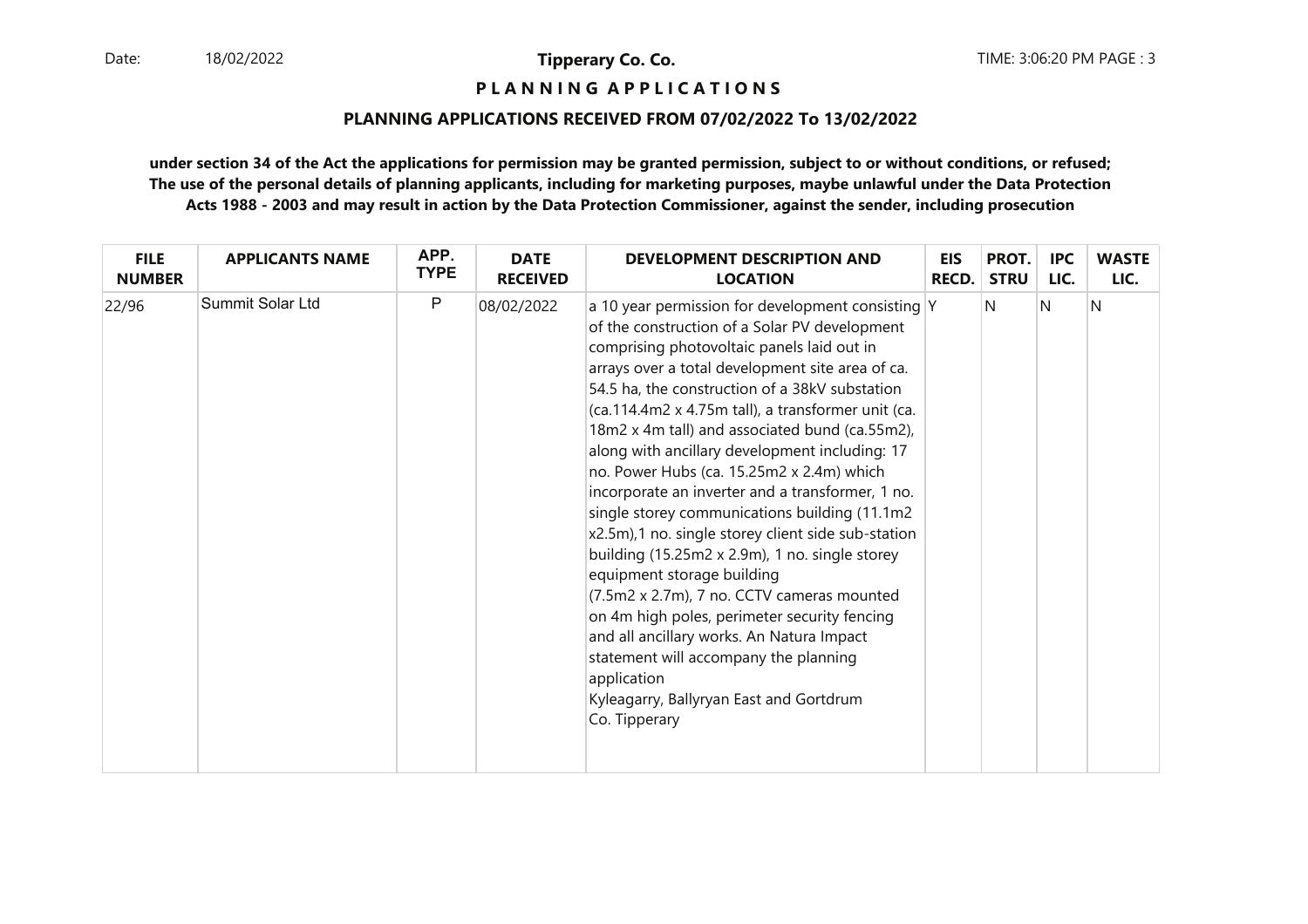**P L A N N I N G A P P L I C A T I O N S** 

#### **PLANNING APPLICATIONS RECEIVED FROM 07/02/2022 To 13/02/2022**

| <b>FILE</b><br><b>NUMBER</b> | <b>APPLICANTS NAME</b> | APP.<br><b>TYPE</b> | <b>DATE</b><br><b>RECEIVED</b> | <b>DEVELOPMENT DESCRIPTION AND</b><br><b>LOCATION</b>                                                                                                                                                                                                                                                                                                                                                                                                                                                                                                                                                                                                              | <b>EIS</b><br><b>RECD.</b> | PROT.<br><b>STRU</b> | <b>IPC</b><br>LIC. | <b>WASTE</b><br>LIC. |
|------------------------------|------------------------|---------------------|--------------------------------|--------------------------------------------------------------------------------------------------------------------------------------------------------------------------------------------------------------------------------------------------------------------------------------------------------------------------------------------------------------------------------------------------------------------------------------------------------------------------------------------------------------------------------------------------------------------------------------------------------------------------------------------------------------------|----------------------------|----------------------|--------------------|----------------------|
| 22/97                        | <b>Aisling Malone</b>  | P                   | 08/02/2022                     | a) refurbishment/alterations to existing single<br>storey detached dwelling, b) new single storey<br>extensions to side North-West/South-East and<br>rear South-West elevations of existing dwelling,<br>c) all associated site works/services<br>Garrykennedy<br>Co Tipperary                                                                                                                                                                                                                                                                                                                                                                                     |                            | N                    | N                  | N                    |
| 22/98                        | David Young            | P                   | 09/02/2022                     | (a) part 2 storey (loweaves)/part single storey<br>replacement dwelling, (b) alterations/changes to<br>existing dwelling to create single storey garage<br>ancillary to proposed replacement dwelling, (c)<br>new treatment system and percolation area (d)<br>new entrance from public road replacing<br>agricultural entrance and to facilitate future<br>combined access, on completion of roads re-<br>alignment works of R498 by Latteragh Project<br>Team, (e) proposed single storey detached<br>garage (adjacent proposed dwelling) and (f) all<br>associated site works and ancillary services<br>Carrick, Maunsell<br>Latteragh<br>Nenagh, Co. Tipperary |                            | N                    | N                  | N                    |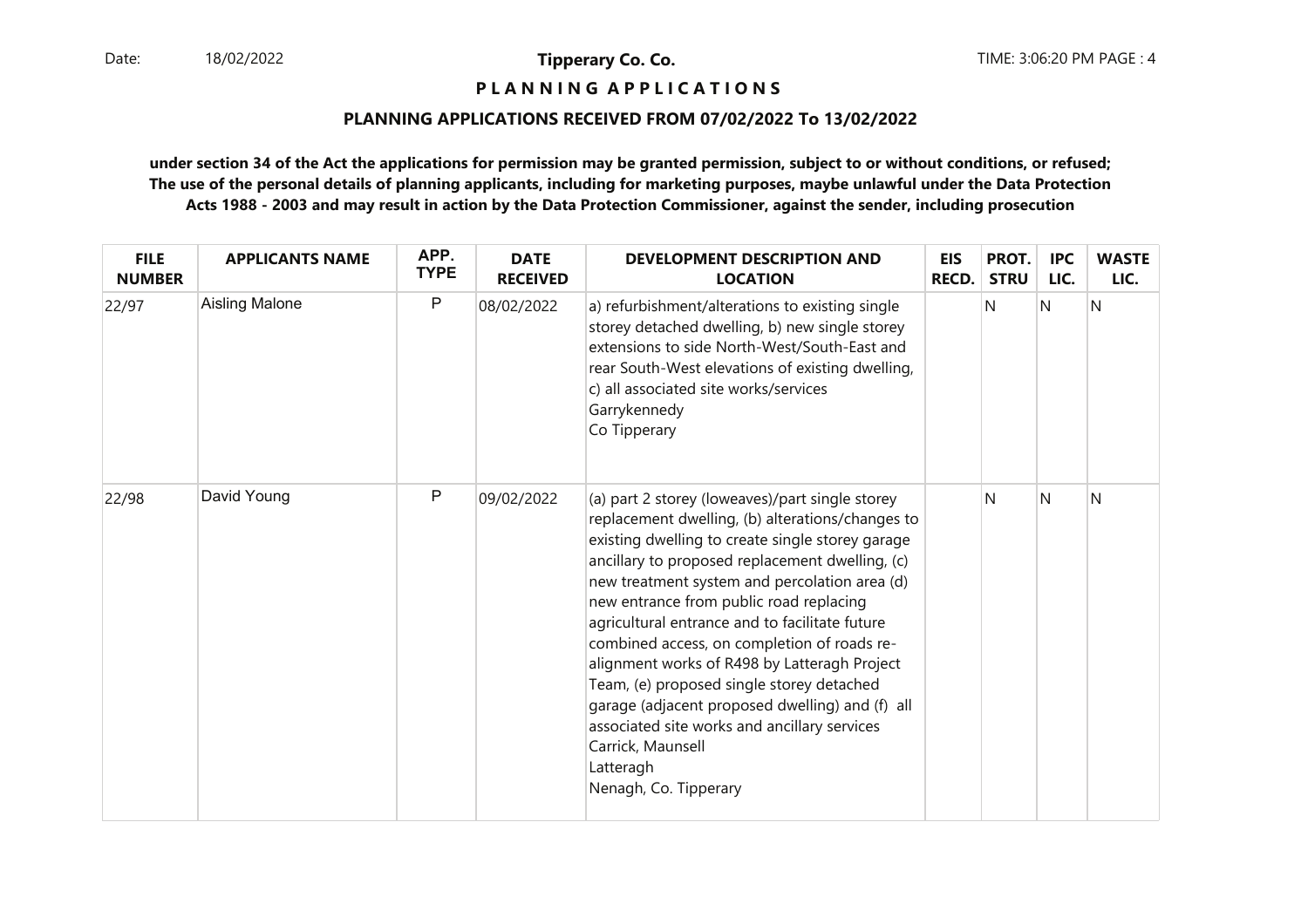**P L A N N I N G A P P L I C A T I O N S** 

#### **PLANNING APPLICATIONS RECEIVED FROM 07/02/2022 To 13/02/2022**

| <b>FILE</b><br><b>NUMBER</b> | <b>APPLICANTS NAME</b>  | APP.<br><b>TYPE</b> | <b>DATE</b><br><b>RECEIVED</b> | <b>DEVELOPMENT DESCRIPTION AND</b><br><b>LOCATION</b>                                                                                                                                                                                                                     | <b>EIS</b><br><b>RECD.</b> | PROT.<br><b>STRU</b> | <b>IPC</b><br>LIC. | <b>WASTE</b><br>LIC. |
|------------------------------|-------------------------|---------------------|--------------------------------|---------------------------------------------------------------------------------------------------------------------------------------------------------------------------------------------------------------------------------------------------------------------------|----------------------------|----------------------|--------------------|----------------------|
| 22/99                        | Gearoid Byrne           | P                   | 09/02/2022                     | dwelling house, domestic garage, new site<br>entrance, septic tank and percolation area and<br>all associated site works<br>Gortnagowna<br>Roscrea<br>Co. Tipperary                                                                                                       |                            | N                    | N                  | N                    |
| 22/100                       | Paraic and Laura Caplis | P                   | 09/02/2022                     | demolition of existing substandard house and<br>erection of a replacement dwelling house using<br>existing entrance, installation of an effluent<br>treatment system and percolation area and carry<br>out associated site works<br>Lackamore<br>Newport<br>Co. Tipperary |                            | N                    | N                  | Ν                    |
| 22/101                       | <b>Patrick White</b>    | $\mathsf{R}$        | 09/02/2022                     | detached storage shed to side of dwelling house<br>8 Brookville Green<br>Nenagh<br>Co Tipperary                                                                                                                                                                           |                            | N                    | N                  | N                    |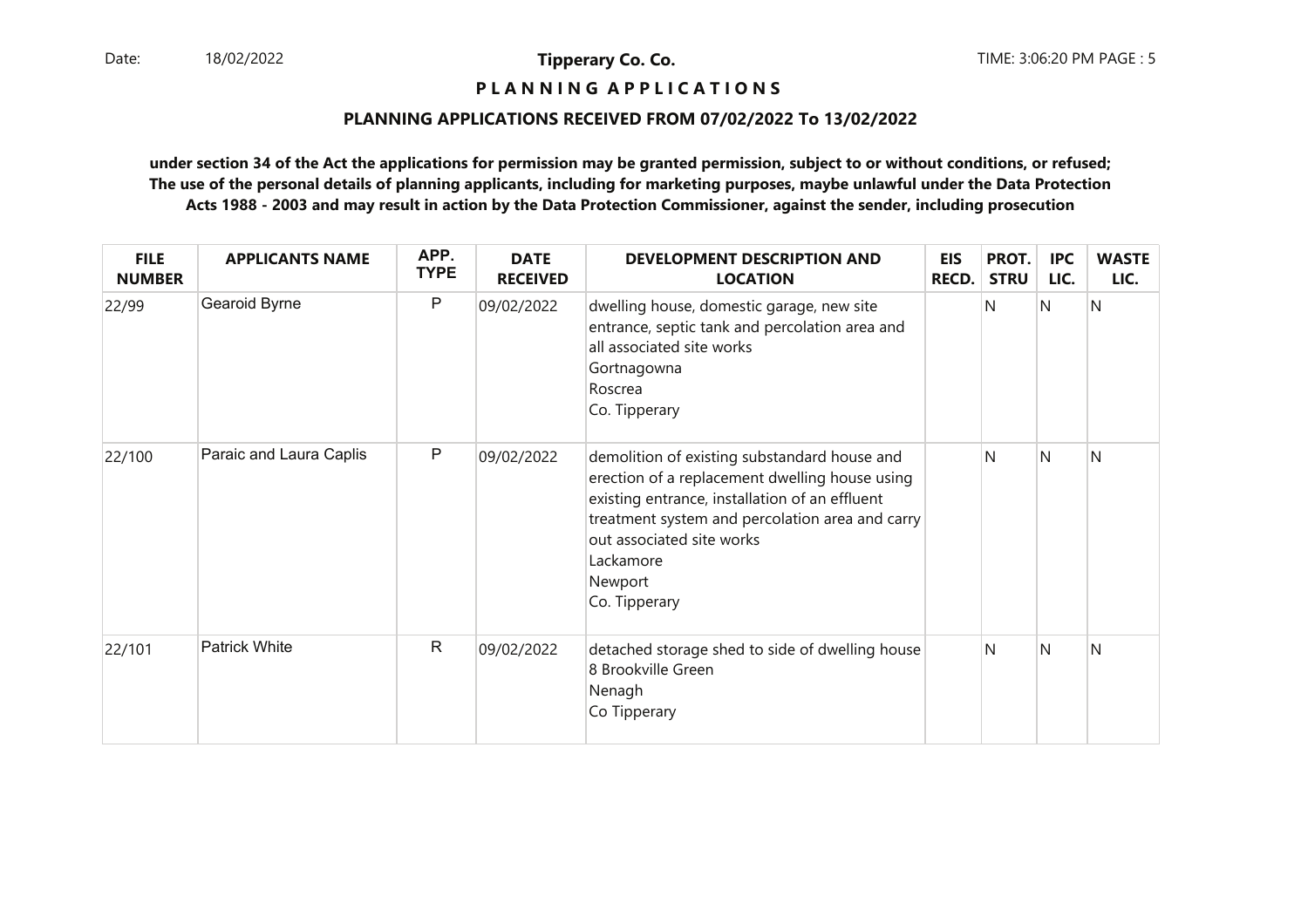**P L A N N I N G A P P L I C A T I O N S** 

#### **PLANNING APPLICATIONS RECEIVED FROM 07/02/2022 To 13/02/2022**

| <b>FILE</b><br><b>NUMBER</b> | <b>APPLICANTS NAME</b>               | APP.<br><b>TYPE</b> | <b>DATE</b><br><b>RECEIVED</b> | DEVELOPMENT DESCRIPTION AND<br><b>LOCATION</b>                                                                                                                                                                                                                                                            | <b>EIS</b><br><b>RECD.</b> | PROT.<br><b>STRU</b> | <b>IPC</b><br>LIC. | <b>WASTE</b><br>LIC. |
|------------------------------|--------------------------------------|---------------------|--------------------------------|-----------------------------------------------------------------------------------------------------------------------------------------------------------------------------------------------------------------------------------------------------------------------------------------------------------|----------------------------|----------------------|--------------------|----------------------|
| 22/102                       | <b>William and Christine Butler</b>  | $\mathsf{R}$        | 09/02/2022                     | to retain indefinitely the domestic garage, tack<br>store and separate stable block constructed to<br>the north and west of my dwelling<br>Ballaghboy<br><b>Ballinure</b><br>Thurles<br>Co. Tipperary                                                                                                     |                            | N                    | N                  | Ν                    |
| 22/103                       | Madeline Cleary and John<br>Leinster | $\mathsf P$         | 09/02/2022                     | a) demolition of existing shed at side of house,<br>b) construction of new extension to side of<br>house, c) conversion of attic space to living<br>accommodation in including provision of new<br>roof lights and d) associated ancillary site works<br>9 Ballygraigue Estate<br>Nenagh<br>Co. Tipperary |                            | N                    | N                  | N                    |
| 22/104                       | The Naionra Chaislean Nua            | P                   | 09/02/2022                     | construct a covered awning area to the front of<br>the existing childcare facility and associated<br>works<br>Clashganny West<br>Newcastle<br>Clonmel<br>Co. Tipperary                                                                                                                                    |                            | N                    | N                  | Ν                    |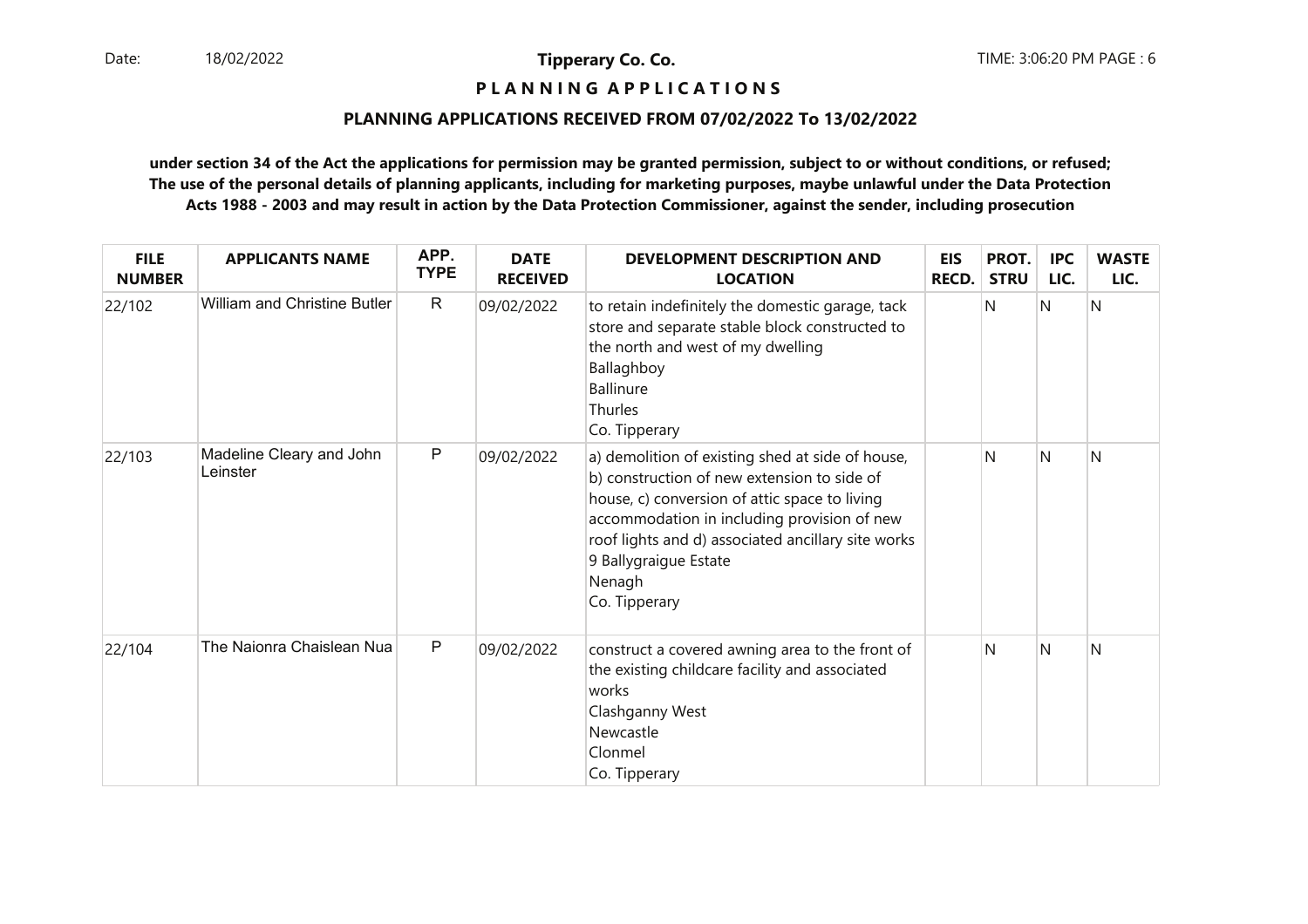**P L A N N I N G A P P L I C A T I O N S** 

#### **PLANNING APPLICATIONS RECEIVED FROM 07/02/2022 To 13/02/2022**

| <b>FILE</b><br><b>NUMBER</b> | <b>APPLICANTS NAME</b> | APP.<br><b>TYPE</b> | <b>DATE</b><br><b>RECEIVED</b> | <b>DEVELOPMENT DESCRIPTION AND</b><br><b>LOCATION</b>                                                                                                                                                                                                                                                                                                                            | <b>EIS</b><br><b>RECD.</b> | PROT.<br><b>STRU</b> | <b>IPC</b><br>LIC. | <b>WASTE</b><br>LIC. |
|------------------------------|------------------------|---------------------|--------------------------------|----------------------------------------------------------------------------------------------------------------------------------------------------------------------------------------------------------------------------------------------------------------------------------------------------------------------------------------------------------------------------------|----------------------------|----------------------|--------------------|----------------------|
| 22/105                       | Mary Lacey O'Shea      | $\mathsf{P}$        | 09/02/2022                     | (i) demolish existing single storey annexes to<br>the rear of the existing former garda station, (ii)<br>change of use of the existing former Garda<br>Station to 4 no. apartments, and extend same<br>and all associated site development works. This<br>property is a Protected Structure RPS Reference<br>Number S344<br>Loughkent West<br>New Inn<br>Cashel<br>Co. Tipperary |                            | γ                    | $\mathsf{N}$       | N                    |
| 22/106                       | Gearoid Fitzgerald     | $\mathsf{R}$        | 10/02/2022                     | domestic store to front of house<br>Ballyhane<br>Birdhill<br>Co. Tipperary                                                                                                                                                                                                                                                                                                       |                            | N                    | N                  | N                    |
| 22/107                       | John G Buckley         | $\mathsf{P}$        | 10/02/2022                     | change of use of the apartment on the second<br>floor (apartment no. 10) from residential to<br>dental surgery and to integrate it with the<br>existing surgery on the lower floors complete<br>with all internal alterations and associated works<br><b>River House</b><br>New Quay<br>Clonmel<br>Co. Tipperary                                                                 |                            | N                    | N                  | N                    |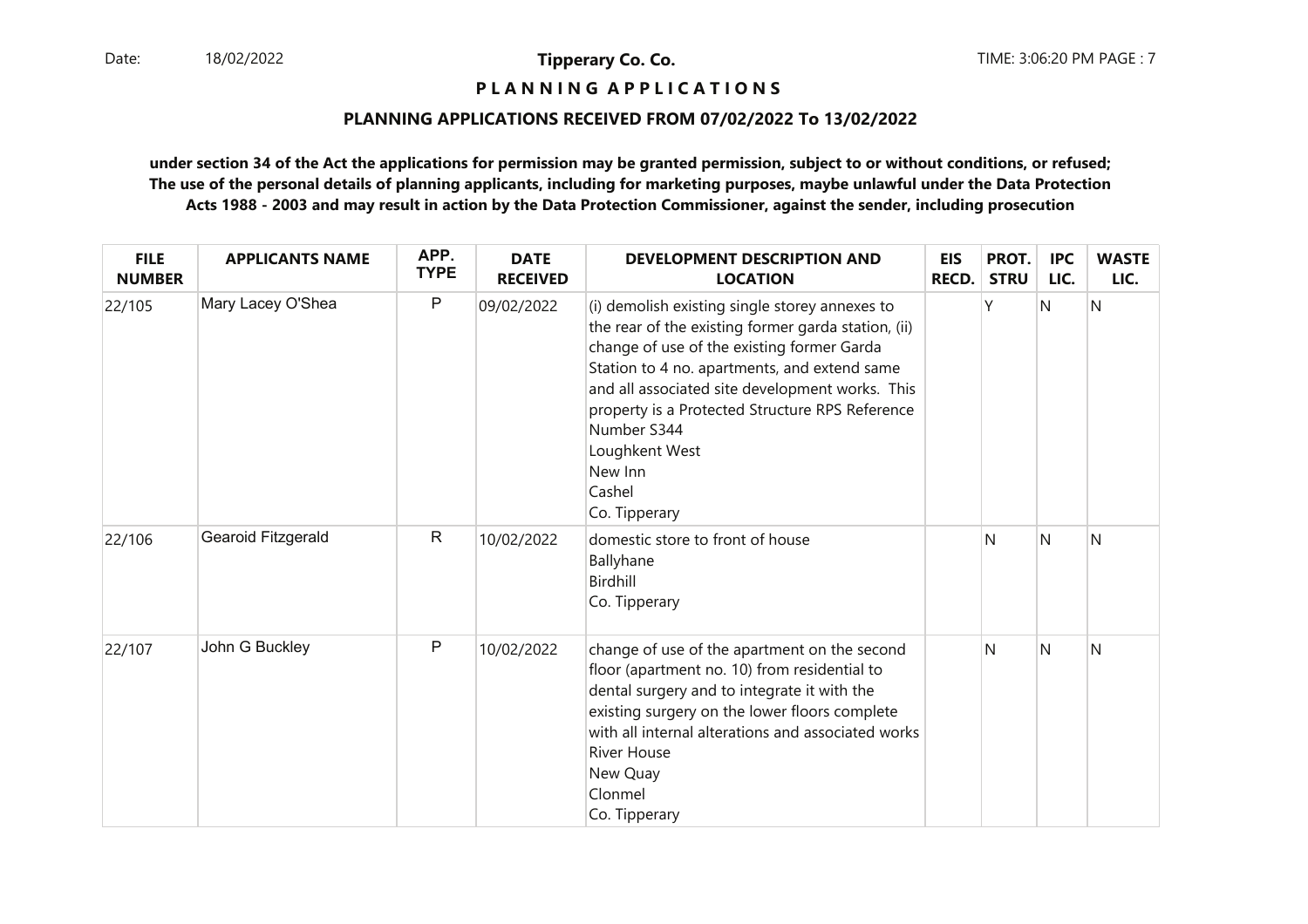**P L A N N I N G A P P L I C A T I O N S** 

#### **PLANNING APPLICATIONS RECEIVED FROM 07/02/2022 To 13/02/2022**

| <b>FILE</b>   | <b>APPLICANTS NAME</b> | APP.        | <b>DATE</b>     | <b>DEVELOPMENT DESCRIPTION AND</b>                                                                                                                                                                                                                                                                                                                                                                                                                                                                                                                                                                                                                           | EIS          | PROT.       | <b>IPC</b> | <b>WASTE</b> |
|---------------|------------------------|-------------|-----------------|--------------------------------------------------------------------------------------------------------------------------------------------------------------------------------------------------------------------------------------------------------------------------------------------------------------------------------------------------------------------------------------------------------------------------------------------------------------------------------------------------------------------------------------------------------------------------------------------------------------------------------------------------------------|--------------|-------------|------------|--------------|
| <b>NUMBER</b> |                        | <b>TYPE</b> | <b>RECEIVED</b> | <b>LOCATION</b>                                                                                                                                                                                                                                                                                                                                                                                                                                                                                                                                                                                                                                              | <b>RECD.</b> | <b>STRU</b> | LIC.       | LIC.         |
| 22/108        | <b>Vincent Shields</b> | P           | 10/02/2022      | $(i)$ change of use of part of existing 2-storey<br>annexe to rear of main 3-storey building from<br>office use to single residential unit with internal<br>refurbishment to include internal plastering in<br>lime plaster, replacing existing timber floor<br>wiring, plumbing, sanitary ware etc and (ii) for<br>single storey extension to existing storage room<br>to accommodate a new comms room at rear<br>ground floor of main 3-storey building together<br>with all necessary internal modifications and<br>external site works to both of the above<br>(Protected Structure S1022)<br>Barrack Street/Mitchelstown Road<br>Cahir<br>Co. Tipperary |              |             | N          | N            |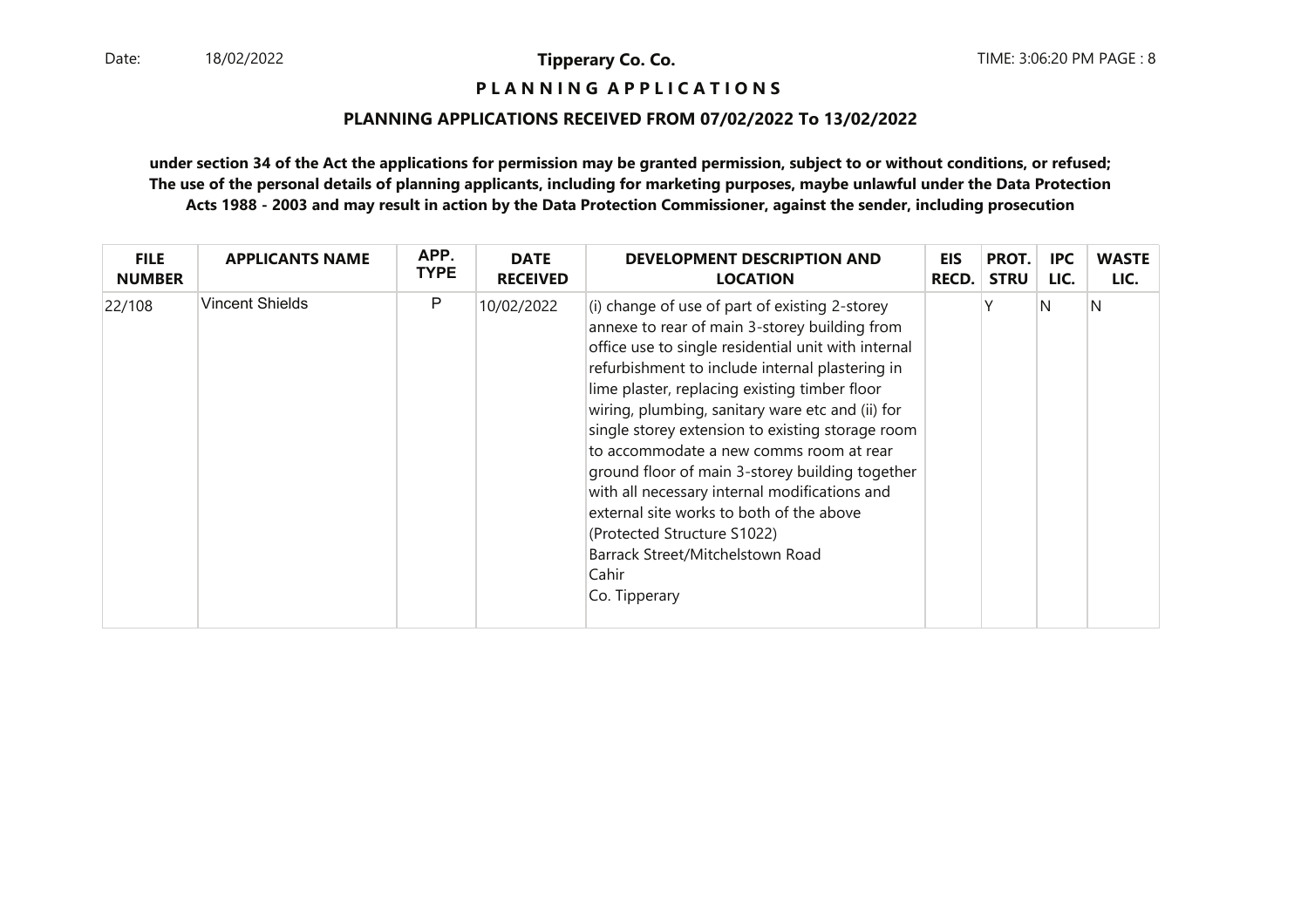**P L A N N I N G A P P L I C A T I O N S** 

#### **PLANNING APPLICATIONS RECEIVED FROM 07/02/2022 To 13/02/2022**

| <b>FILE</b>   | <b>APPLICANTS NAME</b>  | APP.        | <b>DATE</b>     | <b>DEVELOPMENT DESCRIPTION AND</b>                                                                                                                                                                                                                                                                                                                                                                                                                                                                                                                                                                                                                                                        | <b>EIS</b> | PROT.       | <b>IPC</b> | <b>WASTE</b> |
|---------------|-------------------------|-------------|-----------------|-------------------------------------------------------------------------------------------------------------------------------------------------------------------------------------------------------------------------------------------------------------------------------------------------------------------------------------------------------------------------------------------------------------------------------------------------------------------------------------------------------------------------------------------------------------------------------------------------------------------------------------------------------------------------------------------|------------|-------------|------------|--------------|
| <b>NUMBER</b> |                         | <b>TYPE</b> | <b>RECEIVED</b> | <b>LOCATION</b>                                                                                                                                                                                                                                                                                                                                                                                                                                                                                                                                                                                                                                                                           | RECD.      | <b>STRU</b> | LIC.       | LIC.         |
| 22/109        | Monaraha Solar Farm Ltd | P           | 10/02/2022      | proposed development seeks to amend the<br>solar farm permitted on the site under Tipperary<br>County Council Reg. Ref. 16/600565 and Reg.<br>Ref. 20/46 and consists of a revised solar PV<br>panel arrangement resulting in an increase in<br>the overall panel footprint extent; a<br>reconfigured internal access route network<br>resulting in a decrease to the overall network<br>length; the reduction in the number of<br>transformer stations from 16 no. to 5 no. and<br>the provision of string inverters to the rear of<br>panel arrays. It is also proposed to reduce the<br>previously permitted maximum export capacity<br>to 19 MW<br>Monaraha<br>Cahir<br>Co. Tipperary |            | N           | N          | N            |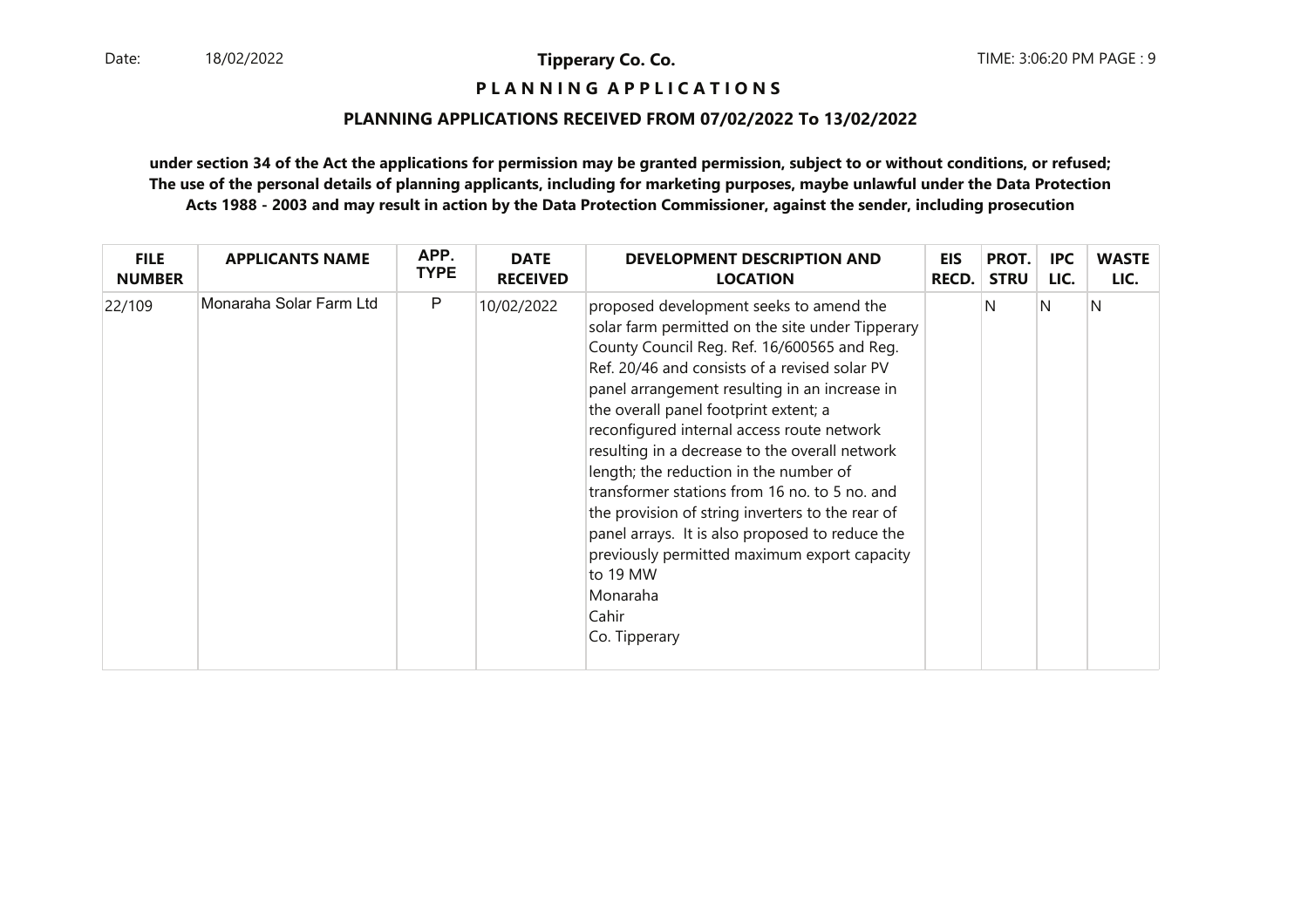**P L A N N I N G A P P L I C A T I O N S** 

#### **PLANNING APPLICATIONS RECEIVED FROM 07/02/2022 To 13/02/2022**

| <b>FILE</b><br><b>NUMBER</b> | <b>APPLICANTS NAME</b>             | APP.<br><b>TYPE</b> | <b>DATE</b><br><b>RECEIVED</b> | <b>DEVELOPMENT DESCRIPTION AND</b><br><b>LOCATION</b>                                                                                                                                                                                                                                                                                                                                           | EIS<br>RECD. | PROT.<br><b>STRU</b> | <b>IPC</b><br>LIC. | <b>WASTE</b><br>LIC. |
|------------------------------|------------------------------------|---------------------|--------------------------------|-------------------------------------------------------------------------------------------------------------------------------------------------------------------------------------------------------------------------------------------------------------------------------------------------------------------------------------------------------------------------------------------------|--------------|----------------------|--------------------|----------------------|
| 22/110                       | Trevor Langley & Doris<br>Hamilton | $\mathsf{R}$        | 11/02/2022                     | two storey extension to the rear of the existing<br>dwelling as constructed, replace roof of existing<br>dwelling with new roof, new windows/doors,<br>replastering external walls of dwelling and<br>permission to install new septic tank and<br>percolation, new detached garage and to<br>complete the dwelling house and rear extension<br>Pouldine<br>Thurles<br>Co Tipperary<br>E41 VX93 |              | N                    | N                  | N                    |
| 22/111                       | <b>Brian Gallagher</b>             | $\mathsf{R}$        | 11/02/2022                     | (1) domestic extension to the rear of my<br>dwelling (2) windows to the original dwelling<br>structure (3) and including all associated site<br>works<br>Roseborough<br>Tipperary<br>Co. Tipperary                                                                                                                                                                                              |              | N                    | N                  | N                    |
| 22/112                       | Jim and Lorraine Egan              | $\mathsf{P}$        | 11/02/2022                     | construction of a single storey dwelling,<br>detached domestic garage, septic tank and<br>percolation area, new site entrance and all<br>associated site development works<br>Ballydrinan<br>Ballycommon<br>Nenagh<br>Co Tipperary                                                                                                                                                              |              | N                    | $\mathsf{N}$       | N                    |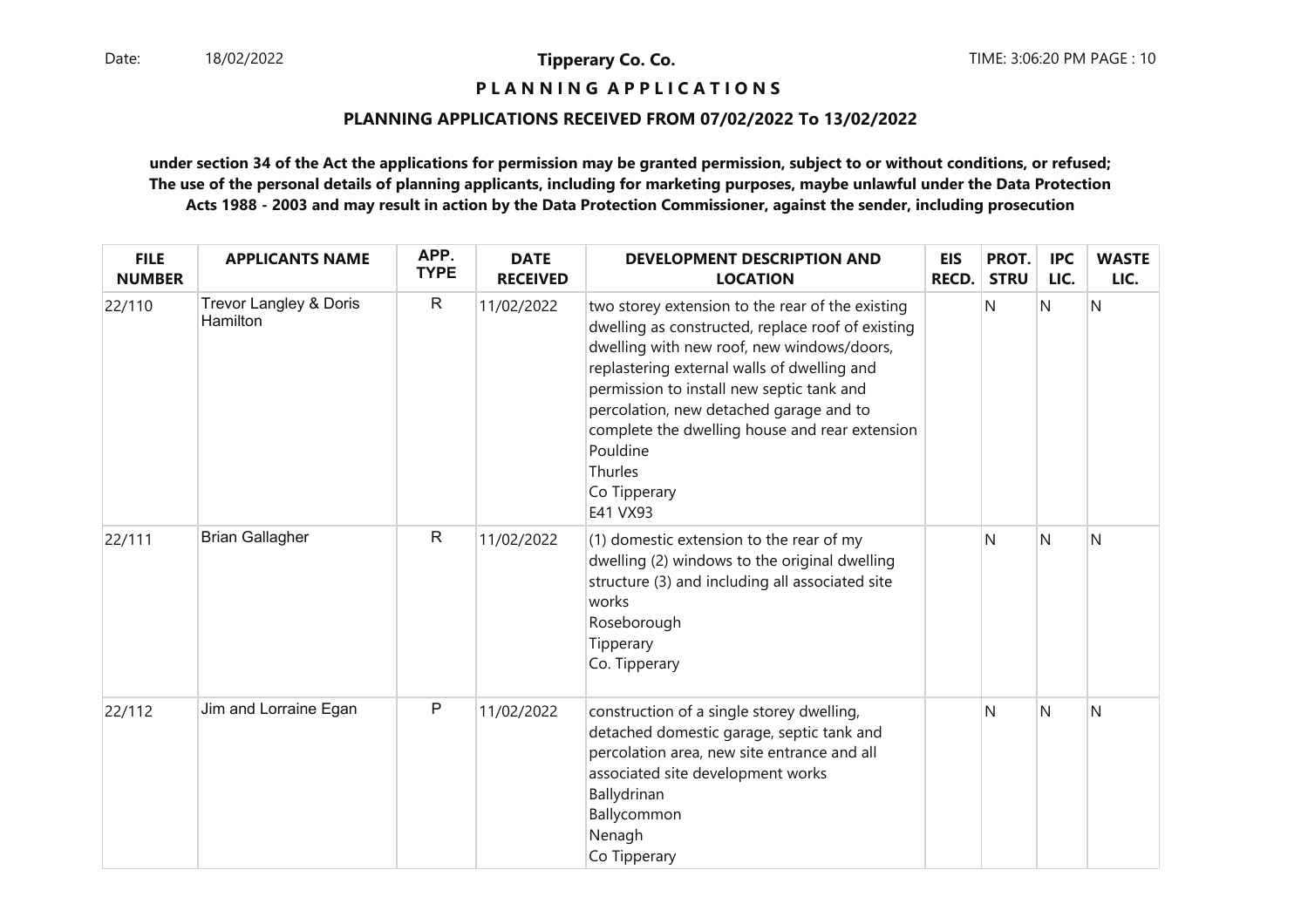# **P L A N N I N G A P P L I C A T I O N S**

#### **PLANNING APPLICATIONS RECEIVED FROM 07/02/2022 To 13/02/2022**

| <b>FILE</b><br><b>NUMBER</b> | <b>APPLICANTS NAME</b>   | APP.<br><b>TYPE</b> | <b>DATE</b><br><b>RECEIVED</b> | <b>DEVELOPMENT DESCRIPTION AND</b><br><b>LOCATION</b>                                                                                                                                                                                                                                                                                                                                                                                                                                                             | <b>EIS</b><br><b>RECD.</b> | PROT.<br><b>STRU</b> | <b>IPC</b><br>LIC. | <b>WASTE</b><br>LIC. |
|------------------------------|--------------------------|---------------------|--------------------------------|-------------------------------------------------------------------------------------------------------------------------------------------------------------------------------------------------------------------------------------------------------------------------------------------------------------------------------------------------------------------------------------------------------------------------------------------------------------------------------------------------------------------|----------------------------|----------------------|--------------------|----------------------|
| 22/113                       | <b>Flamewell Limited</b> | P                   | 11/02/2022                     | the proposed development will consist of the<br>construction of 3 no. warehousing/light<br>industrial units (with a floor area of 1029sqm for<br>building 1, a floor area of 1430 sqm for building<br>2 and a floor area of 1430 sqm for building 3,<br>parking spaces and all associated services. In<br>addition, Flamewell Limited intend to apply for a<br>change of use for the existing cottage on the<br>development from domestic to office use<br>Ard Gaoithe<br>Lawlesstown<br>Clonmel<br>Co. Tipperary |                            | N                    | IN.                | N                    |
| 22/114                       | William Quinlan          | $\mathsf{R}$        | 11/02/2022                     | to retain indefinitely my existing polytunnel, 3<br>no. storage sheds and all associated site<br>development works<br>Tullow<br>Ardfinnan<br>Clonmel<br>Co. Tipperary                                                                                                                                                                                                                                                                                                                                             |                            | N                    | N                  | N                    |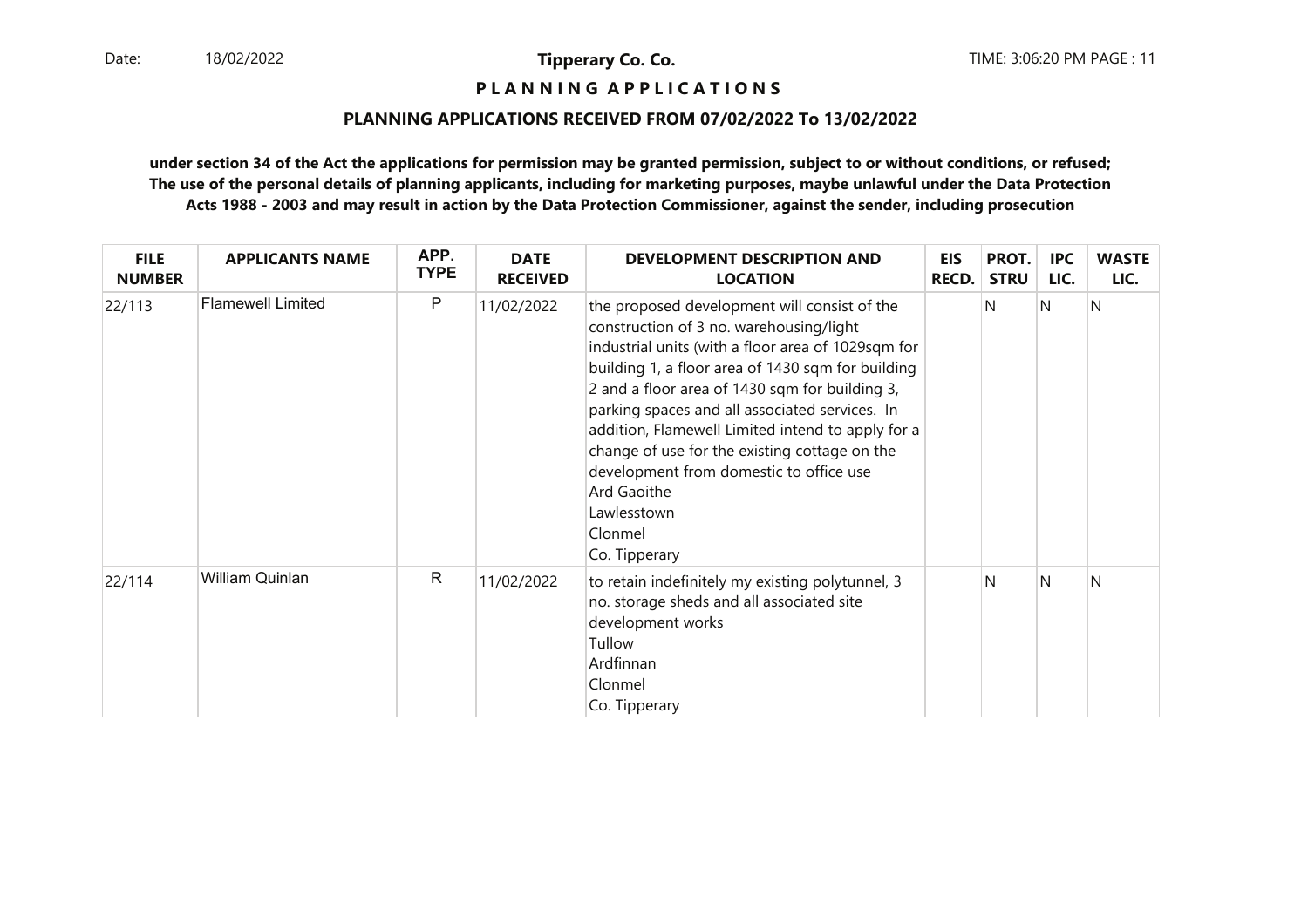# **P L A N N I N G A P P L I C A T I O N S**

#### **PLANNING APPLICATIONS RECEIVED FROM 07/02/2022 To 13/02/2022**

| <b>FILE</b><br><b>NUMBER</b> | <b>APPLICANTS NAME</b> | APP.<br><b>TYPE</b> | <b>DATE</b><br><b>RECEIVED</b> | <b>DEVELOPMENT DESCRIPTION AND</b><br><b>LOCATION</b>                                                                                                                                                                                                                | <b>EIS</b><br><b>RECD.</b> | PROT.<br><b>STRU</b> | <b>IPC</b><br>LIC. | <b>WASTE</b><br>LIC. |
|------------------------------|------------------------|---------------------|--------------------------------|----------------------------------------------------------------------------------------------------------------------------------------------------------------------------------------------------------------------------------------------------------------------|----------------------------|----------------------|--------------------|----------------------|
| 22/115                       | Michael & Anne Walsh   | P                   | 11/02/2022                     | To demolish existing conservatory and to<br>construct a single storey extension to the side of<br>existing dwelling house and canopy roof, all<br>with associated site works<br>Roosca<br>Cahir<br>Co. Tipperary<br>E21 YY88                                         |                            | N                    | N                  | N                    |
| 22/60051                     | <b>SEAN MURRAY</b>     | P                   | 07/02/2022                     | THE CONSTRUCTION OF SLATTED CUBICLE<br>SHED AND EXTENSION TO AN EXISTING SHED<br>TO PROVIDE CALF HOUSING AND EXTENSION<br>TO EXISTING SILAGE PIT, INCLUDING ALL<br><b>ASSOCIATED SITE WORKS</b><br><b>FALLEENY</b><br><b>TEMPLEDERRY</b><br><b>NENAGH</b><br>E45YN44 |                            | N                    | N                  | N                    |
| 22/60052                     | Jamel Farm Ltd         | $\mathsf{R}$        | 07/02/2022                     | construction of a cubicle shed with<br>underground slatted slurry storage tanks and a<br>machinery shed and all associated siteworks<br>Templederry<br>Nenagh<br>Co. Tipperary<br>E45 A064                                                                           |                            | N                    | N                  | N                    |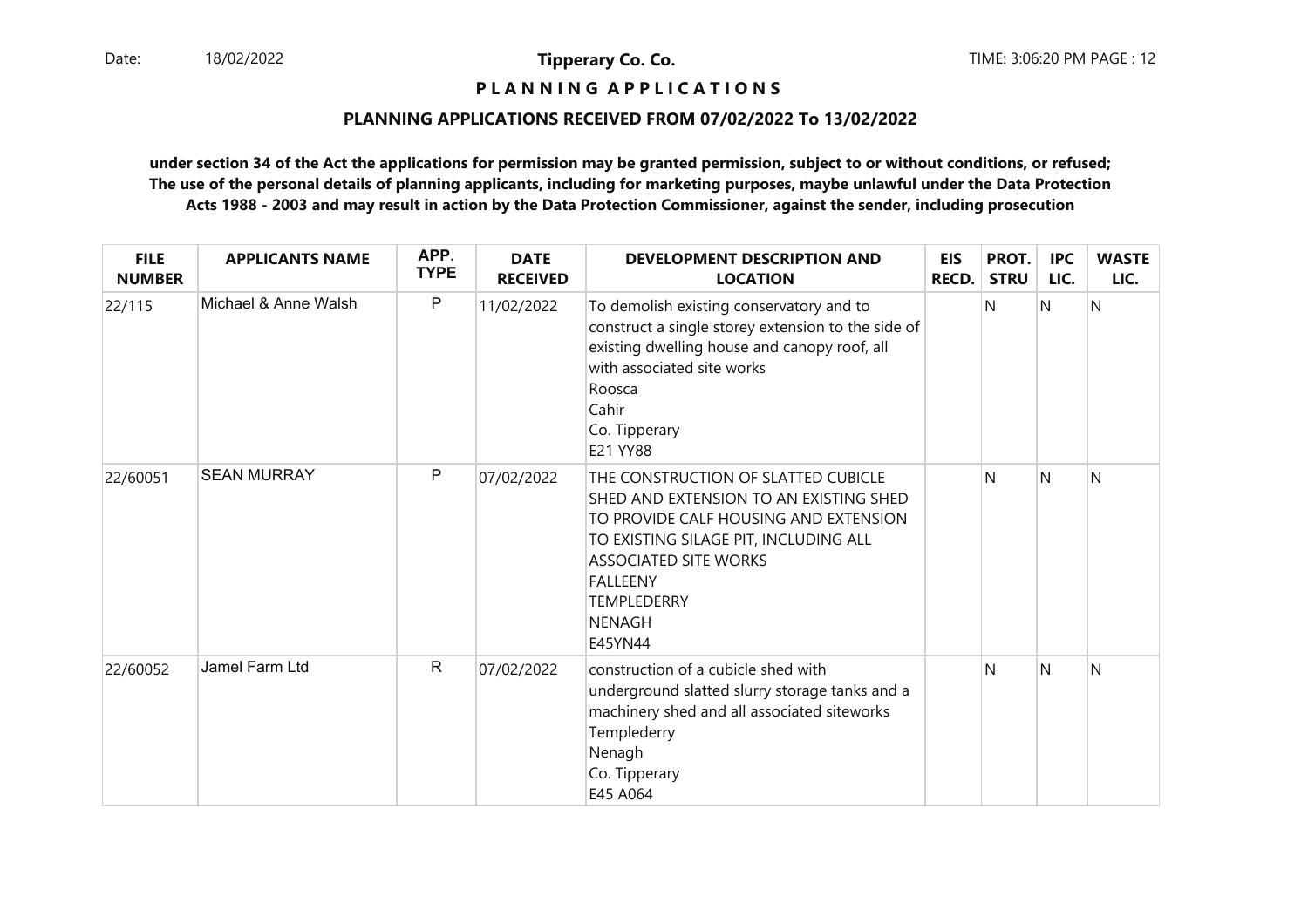#### **P L A N N I N G A P P L I C A T I O N S**

#### **PLANNING APPLICATIONS RECEIVED FROM 07/02/2022 To 13/02/2022**

| 22/60053 | Con O'Kelly  | $\mathsf{R}$ | 09/02/2022 | EXTENSION TO EXISTING DRY SOW HOUSE,<br>NEW STAFF FACILITIES INCLUDING CANTEEN,<br>TOILETS, SHOWERS, OFFICE AND ALL<br><b>ASSOCIATED SITE WORKS</b><br>Inane<br>Roscrea<br>Co. Tipperary                                                                                            | N | N | N |
|----------|--------------|--------------|------------|-------------------------------------------------------------------------------------------------------------------------------------------------------------------------------------------------------------------------------------------------------------------------------------|---|---|---|
| 22/60054 | Niamh Kelly  | $\circ$      | 09/02/2022 | dwelling house, garage, waste water treatment<br>system, entrance, driveway along with all<br>ancillary site works<br>Carrigatogher (Abbott),<br>Nenagh<br>Co Tipperary                                                                                                             | N | N | N |
| 22/60055 | Sara Gleeson | P            | 10/02/2022 | construct a dwelling house, detached garage,<br>entrance, effluent treatment system together<br>with all associated site works<br>Galbertstown Lower,<br>Holycross<br>Thurles<br>Co. Tipperary                                                                                      | N | N | N |
| 22/60056 | Camida Ltd   | $\mathsf{P}$ | 10/02/2022 | works to and within the curtilage of 2 no<br>protected structures at no 3 Anglesea Street<br>Clonmel (rps 6 NIAH 22117098) and No 16 New<br>Quay (Bellevue Place) Clonmel (NIAH 22117110)<br>No 3 Anglesea Street - existing Sankeys Lane<br>extension: amendments to existing rear | γ | N | N |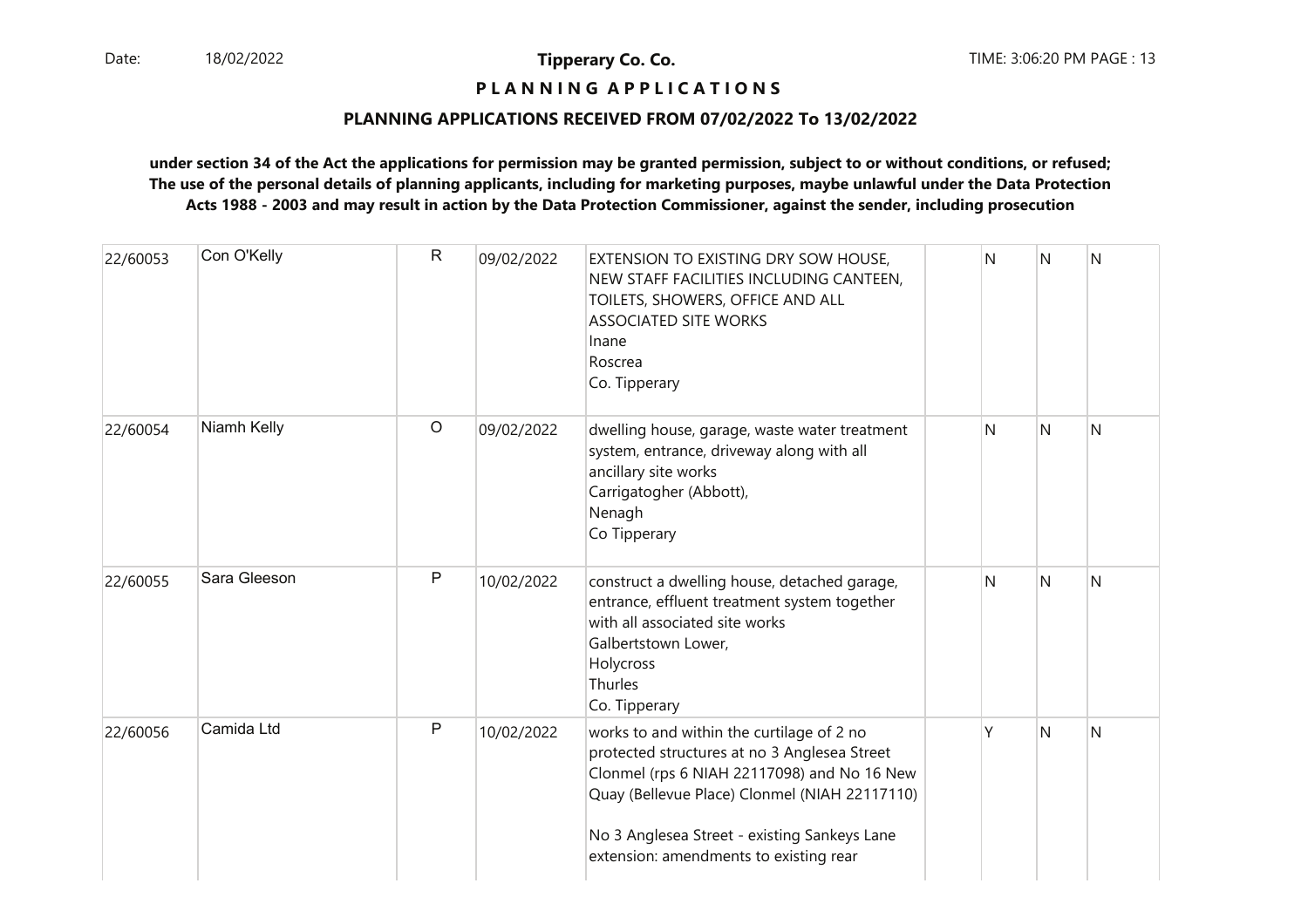**P L A N N I N G A P P L I C A T I O N S** 

#### **PLANNING APPLICATIONS RECEIVED FROM 07/02/2022 To 13/02/2022**

**under section 34 of the Act the applications for permission may be granted permission, subject to or without conditions, or refused;The use of the personal details of planning applicants, including for marketing purposes, maybe unlawful under the Data ProtectionActs 1988 - 2003 and may result in action by the Data Protection Commissioner, against the sender, including prosecution**

> extension of modern construction (PA 1392) linked to No 3 Anglesea Street (PA4591) on Sankeys Lane including ;a) removal of pitched roof and b) increasing height of external walls to create new flat roof which will be partly roof garden and will accommodate an air to water heat pump and will be accessed from second floor level of No 3 Anglesea Street, c) alterations to elevations both at Sankey's Lane and south facade including replacement of all existing pvc windows, installation of glass balustrades to roof garden and installation of new windows and entrance door at ground floor Sankeys Lane elevation. No 3 Anglesea Street main building NIAH 22117098 ; The proposal also involves work to No 3 Anglesea Street which is a protected structure including; d) fitting of smoke vent to the roof over stairwell, e) formation of new opening to rear elevation at second floor to allow access to proposed flat roof and relocation of window to allow for same, f) re-arrangement of internal layout to address current Building Regulation, Fire Safety and operational compliance and g) conservation based repair and refurbishment works to existing building fabric to allow for necessary upgrade, stabilisation and maintenance of the protected structure. No 16 New Quay (NIAH 22117110); The proposal involves works to the existing protected structure at No. 16 New Quay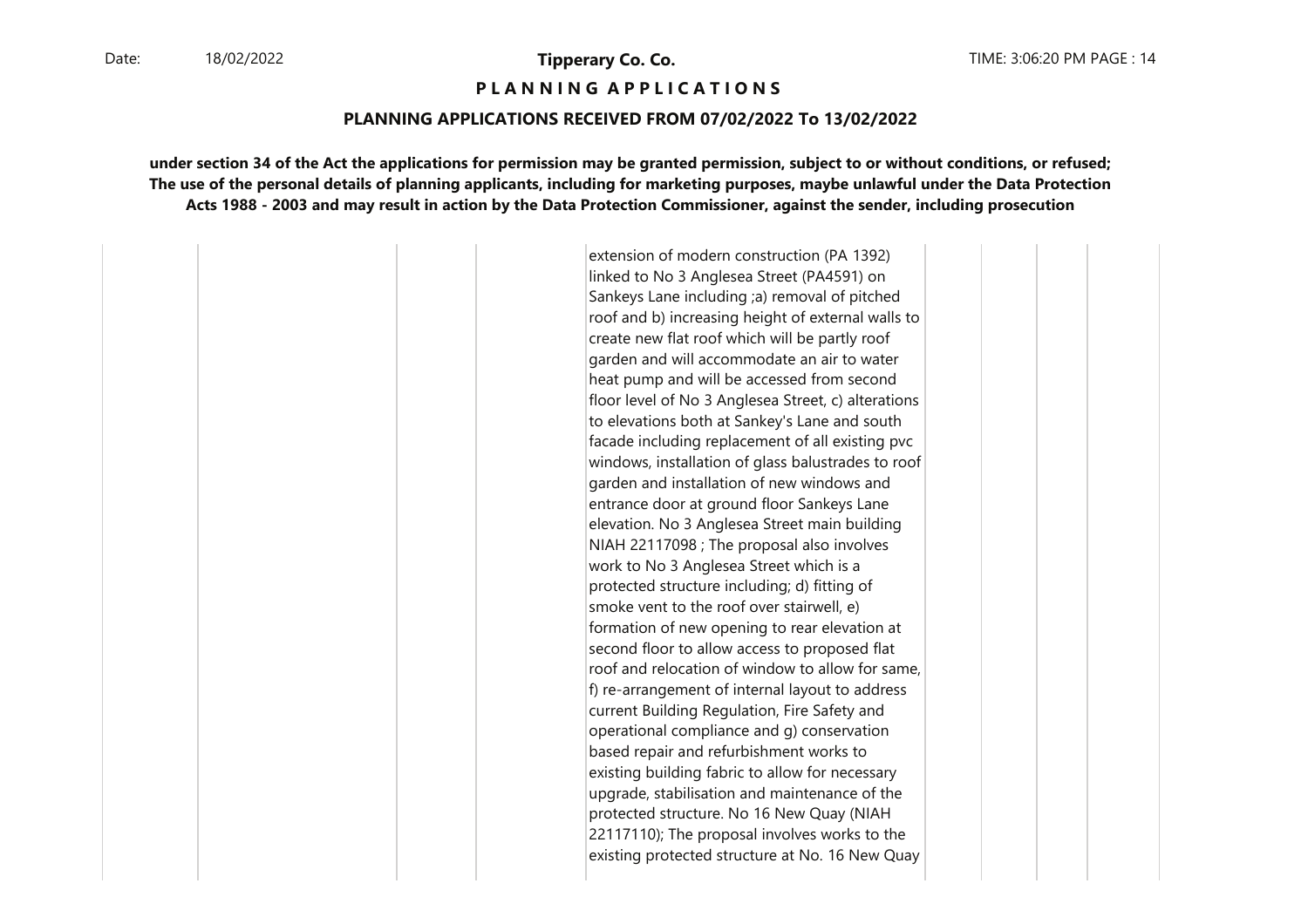# **P L A N N I N G A P P L I C A T I O N S**

#### **PLANNING APPLICATIONS RECEIVED FROM 07/02/2022 To 13/02/2022**

|          |               |              |            | (ref p 14/550030) including; h) the creation of a<br>new opening to form an internal link in the<br>party wall between stables building no 16 and<br>rear extension of 3 Anglesea Street i) forming<br>window in existing stable door opening on<br>Sankeys Lane with sliding timber door. j)<br>forming sliding door opening in place of<br>windows in recently constructed courtyard wall<br>and k) associated site works and services.<br>3 Anglesea Street and 16 New Quay<br>Clonmel<br>Co Tipperary<br>E91D6C5 |   |   |              |
|----------|---------------|--------------|------------|----------------------------------------------------------------------------------------------------------------------------------------------------------------------------------------------------------------------------------------------------------------------------------------------------------------------------------------------------------------------------------------------------------------------------------------------------------------------------------------------------------------------|---|---|--------------|
| 22/60057 | Ciara Mockler | $\mathsf{P}$ | 10/02/2022 | construct a new dwelling and garage, with a<br>new entrance and new septic tank and<br>percolation area and a new well and all<br>associated site works at Coldfields, Thurles, Co.<br>Tipperary<br>Coldfields<br>Thurles<br>Co. Tipperary<br>E41C8C9                                                                                                                                                                                                                                                                | N | N | <sup>N</sup> |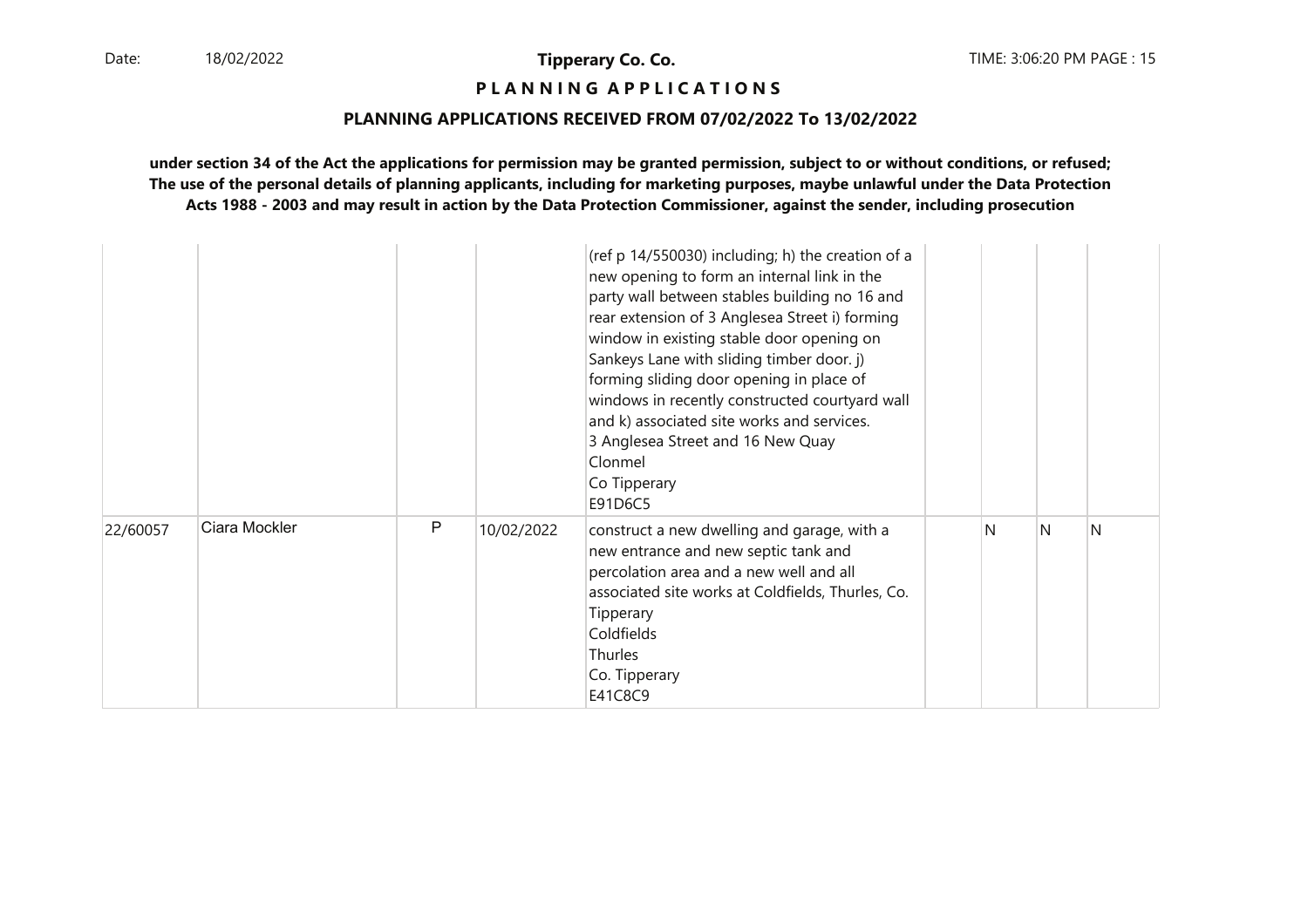#### **P L A N N I N G A P P L I C A T I O N S**

#### **PLANNING APPLICATIONS RECEIVED FROM 07/02/2022 To 13/02/2022**

**under section 34 of the Act the applications for permission may be granted permission, subject to or without conditions, or refused; The use of the personal details of planning applicants, including for marketing purposes, maybe unlawful under the Data ProtectionActs 1988 - 2003 and may result in action by the Data Protection Commissioner, against the sender, including prosecution**

| <b>FILE</b>   | <b>APPLICANTS NAME</b> | APP.        | <b>DATE</b>     | <b>DEVELOPMENT DESCRIPTION AND</b>                                                                                                                                                                                                    | EIS          | PROT.       | <b>IPC</b> | <b>WASTE</b> |
|---------------|------------------------|-------------|-----------------|---------------------------------------------------------------------------------------------------------------------------------------------------------------------------------------------------------------------------------------|--------------|-------------|------------|--------------|
| <b>NUMBER</b> |                        | <b>TYPE</b> | <b>RECEIVED</b> | <b>LOCATION</b>                                                                                                                                                                                                                       | <b>RECD.</b> | <b>STRU</b> | LIC.       | LIC.         |
| 22/60058      | Sean Murray            | P           | 10/02/2022      | The construction of slatted cubicle shed and<br>extension to an existing shed to provide calf<br>housing and extension to existing silage pit,<br>including all associated site works<br>Falleeny<br>Templederry<br>Nenagh<br>E45YN44 |              | N           | N          | N            |

**33Total:** 

**\*\*\* END OF REPORT \*\*\***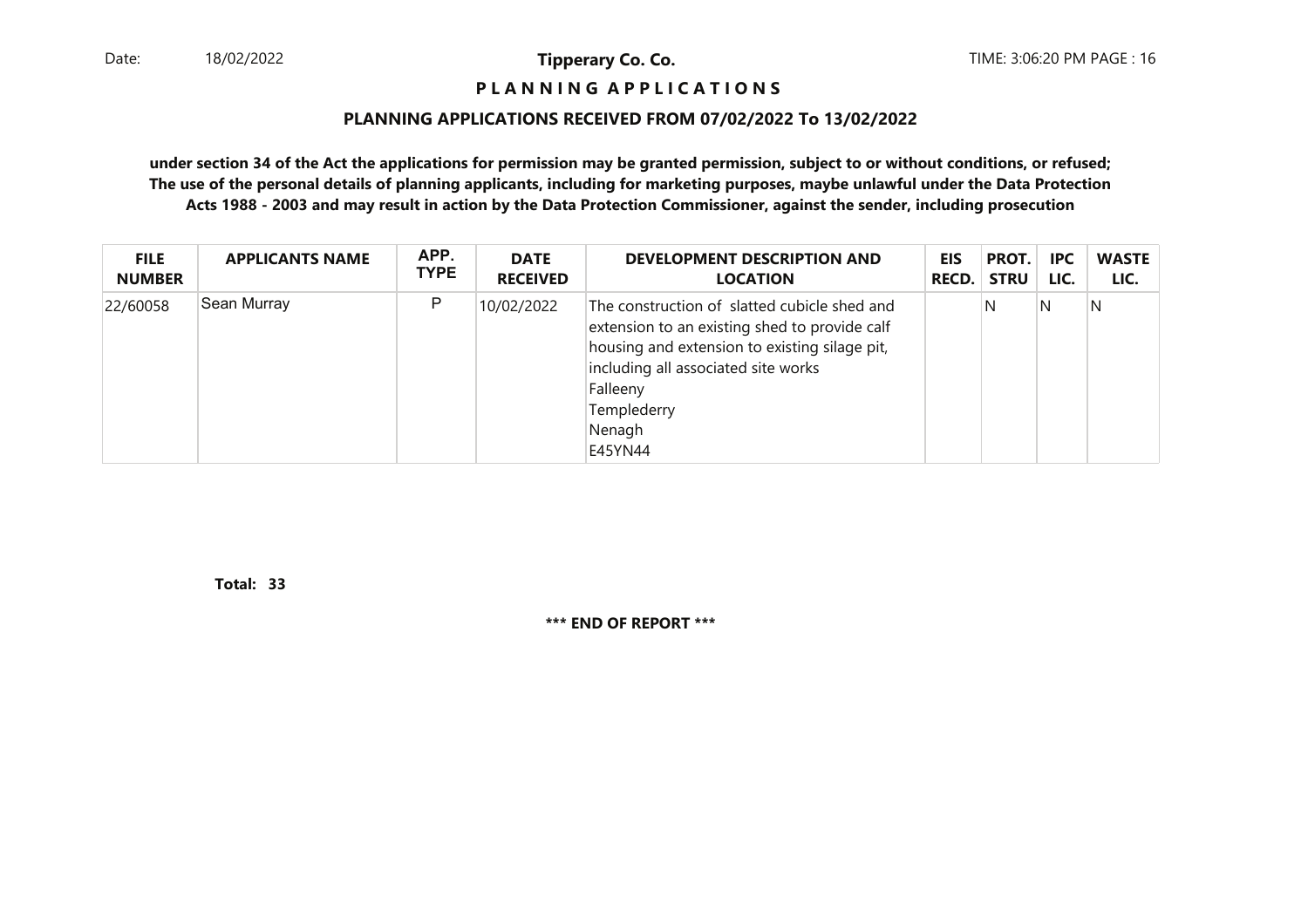#### **P L A N N I N G A P P L I C A T I O N S**

#### **PLANNING APPLICATIONS GRANTED FROM 07/02/2022 To 13/02/2022**

**in deciding a planning application the planning authority, in accordance with section 34(3) of the Act, has had regard to submissionsor observations recieved in accordance with these Regulations;**

| <b>FILE</b><br><b>NUMBER</b> | <b>APPLICANTS NAME</b>                | APP.<br><b>TYPE</b> | <b>DATE</b><br><b>RECEIVED</b> | <b>DEVELOPMENT DESCRIPTION</b><br><b>AND LOCATION</b>                                                                                                                                                                                                                                                                                                                                                     | <b>M.O.</b><br><b>DATE</b> | <b>M.O.</b><br><b>NUMBER</b> |
|------------------------------|---------------------------------------|---------------------|--------------------------------|-----------------------------------------------------------------------------------------------------------------------------------------------------------------------------------------------------------------------------------------------------------------------------------------------------------------------------------------------------------------------------------------------------------|----------------------------|------------------------------|
| 21/477                       | <b>Thomas and Carmel</b><br>O'Mahoney | P                   | 12/04/2021                     | (a) demolish single storey extension to the<br>rear of the existing dwelling (b) construction<br>of a new extension to the side of the existing<br>dwelling (c) replacement of existing septic<br>tank (d) all associated site works<br>Clonmore South<br>Cahir<br>Co. Tipperary                                                                                                                          | 08/02/2022                 |                              |
| 21/793                       | Lantar Ltd.                           | P                   | 01/06/2021                     | to revise elevations, to extend structures to<br>include stairwell - keg storage area, to alter<br>existing structure to include toilets, staff area,<br>chill room, veg area, prep area, staff stairwell,<br>to demolish part of first floor structures in<br>order to revise bar, dining areas and include<br>proposed smoking area<br>Boruma Restaurant & Gastro Bar<br><b>Ballina</b><br>Co Tipperary | 07/02/2022                 |                              |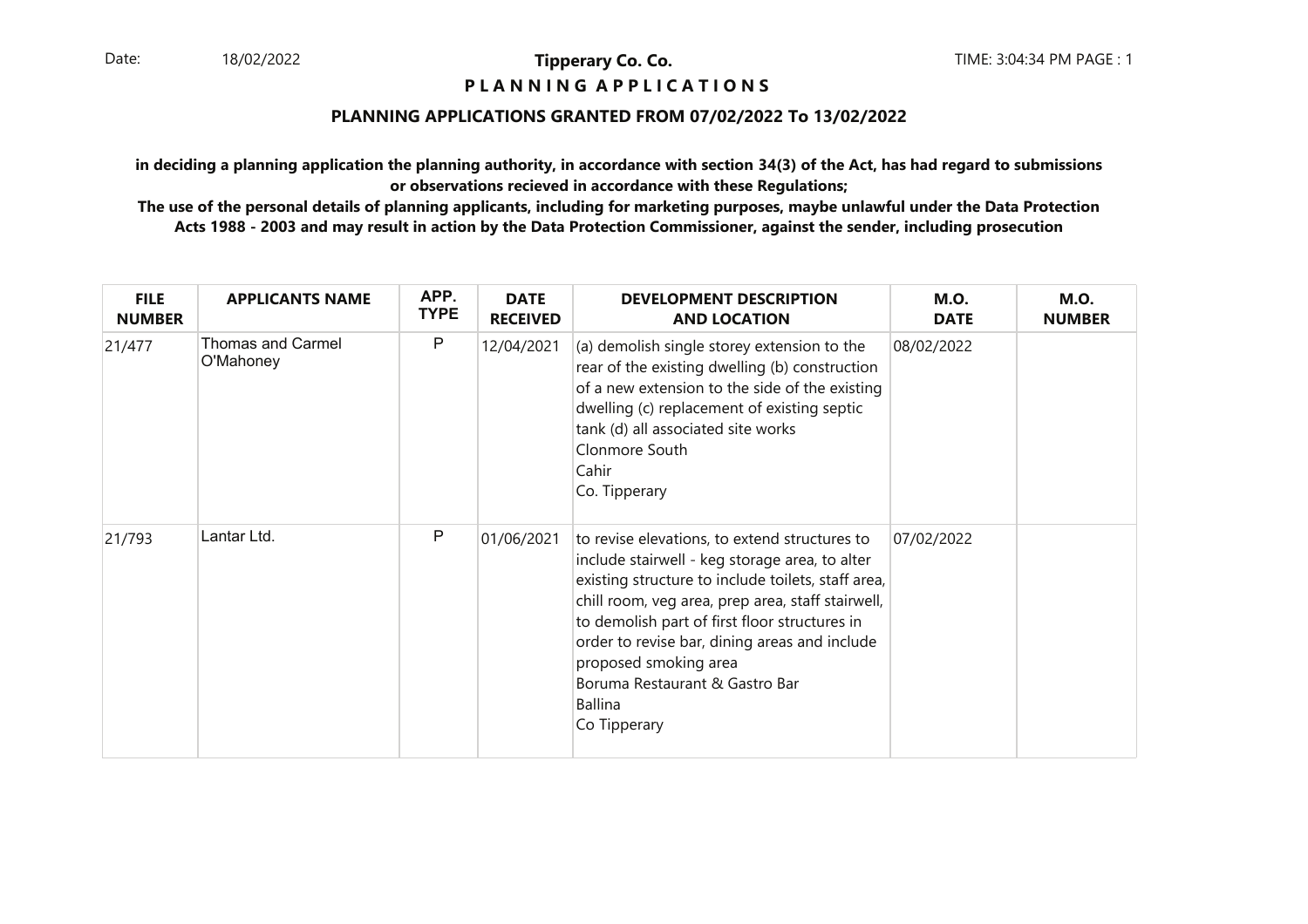#### **P L A N N I N G A P P L I C A T I O N S**

#### **PLANNING APPLICATIONS GRANTED FROM 07/02/2022 To 13/02/2022**

**in deciding a planning application the planning authority, in accordance with section 34(3) of the Act, has had regard to submissionsor observations recieved in accordance with these Regulations;**

| <b>FILE</b><br><b>NUMBER</b> | <b>APPLICANTS NAME</b>          | APP.<br><b>TYPE</b> | <b>DATE</b><br><b>RECEIVED</b> | <b>DEVELOPMENT DESCRIPTION</b><br><b>AND LOCATION</b>                                                                                                                                                                                                                                                                                             | <b>M.O.</b><br><b>DATE</b> | <b>M.O.</b><br><b>NUMBER</b> |
|------------------------------|---------------------------------|---------------------|--------------------------------|---------------------------------------------------------------------------------------------------------------------------------------------------------------------------------------------------------------------------------------------------------------------------------------------------------------------------------------------------|----------------------------|------------------------------|
| 21/1266                      | Seamus Carey & Avril<br>Kinnerk | P                   | 25/08/2021                     | two storey dwelling, garage, entrance, septic<br>tank and carry out all associated works<br>Loughbrack<br>Kilcommon<br>Thurles<br>Co Tipperary                                                                                                                                                                                                    | 11/02/2022                 |                              |
| 21/1268                      | <b>Robert Bailey</b>            | P                   | 25/08/2021                     | a new "round" roofed agricultural dry store<br>and all associated works. Retention<br>Permission is also sought for existing<br>agricultural entrance and passage<br>Railstown<br>Cashel<br>Co. Tipperary                                                                                                                                         | 10/02/2022                 |                              |
| 21/1419                      | Edel Ryan                       | P                   | 24/09/2021                     | construction of detached single storey<br>dwelling, detached domestic garage, new<br>access from existing access roadway,<br>wastewater treatment system and<br>percolation area, connection to necessary<br>services together with all associated site and<br>incidental works<br>Ballycorrigan<br><b>Ballina</b><br>Killaloe PO<br>Co Tipperary | 11/02/2022                 |                              |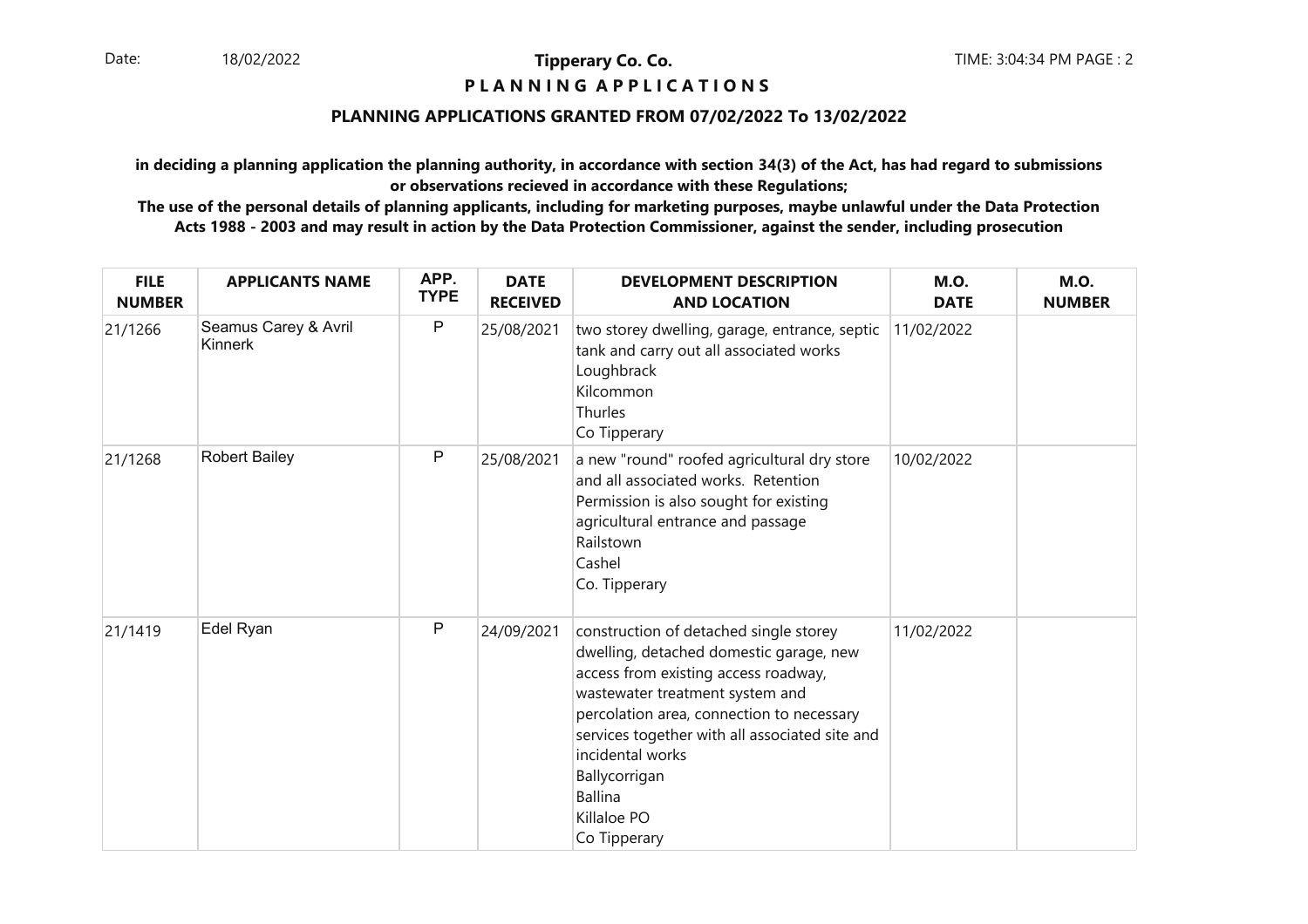#### **P L A N N I N G A P P L I C A T I O N S**

#### **PLANNING APPLICATIONS GRANTED FROM 07/02/2022 To 13/02/2022**

**in deciding a planning application the planning authority, in accordance with section 34(3) of the Act, has had regard to submissionsor observations recieved in accordance with these Regulations;**

| <b>FILE</b><br><b>NUMBER</b> | <b>APPLICANTS NAME</b>                     | APP.<br><b>TYPE</b> | <b>DATE</b><br><b>RECEIVED</b> | <b>DEVELOPMENT DESCRIPTION</b><br><b>AND LOCATION</b>                                                                                                                                                                                                                                                                                                                     | <b>M.O.</b><br><b>DATE</b> | <b>M.O.</b><br><b>NUMBER</b> |
|------------------------------|--------------------------------------------|---------------------|--------------------------------|---------------------------------------------------------------------------------------------------------------------------------------------------------------------------------------------------------------------------------------------------------------------------------------------------------------------------------------------------------------------------|----------------------------|------------------------------|
| 21/1476                      | Elaine Mc Namara &<br><b>Vincent Kelly</b> | P                   | 07/10/2021                     | construct a dwelling house, garage, new<br>entrance, (along with the closing up of the<br>existing entrance and alteration to the<br>driveway), wastewater treatment system and<br>percolation area, and ancillary works, along<br>with the installation of a mobile home for the<br>duration of the build, and ancillary works<br>Carrowkeale<br>Newport<br>Co Tipperary | 08/02/2022                 |                              |
| 21/1594                      | Patrick Page                               | $\mathsf{R}$        | 29/10/2021                     | new entrance (to improve sightlines and<br>entrance safety) and permission to build<br>up/close existing old entrance and all<br>associated site works<br>Lacken<br>Carrigahorig<br>Nenagh<br>Co Tipperary                                                                                                                                                                | 11/02/2022                 |                              |
| 21/1618                      | David and Michelle Slattery                | $\circ$             | 05/11/2021                     | construction of dwelling house, garage,<br>waste water treatment system, entrance,<br>driveway along with all ancillary site works<br>Ballynamurragh North<br>Nenagh<br>Co Tipperary                                                                                                                                                                                      | 07/02/2022                 |                              |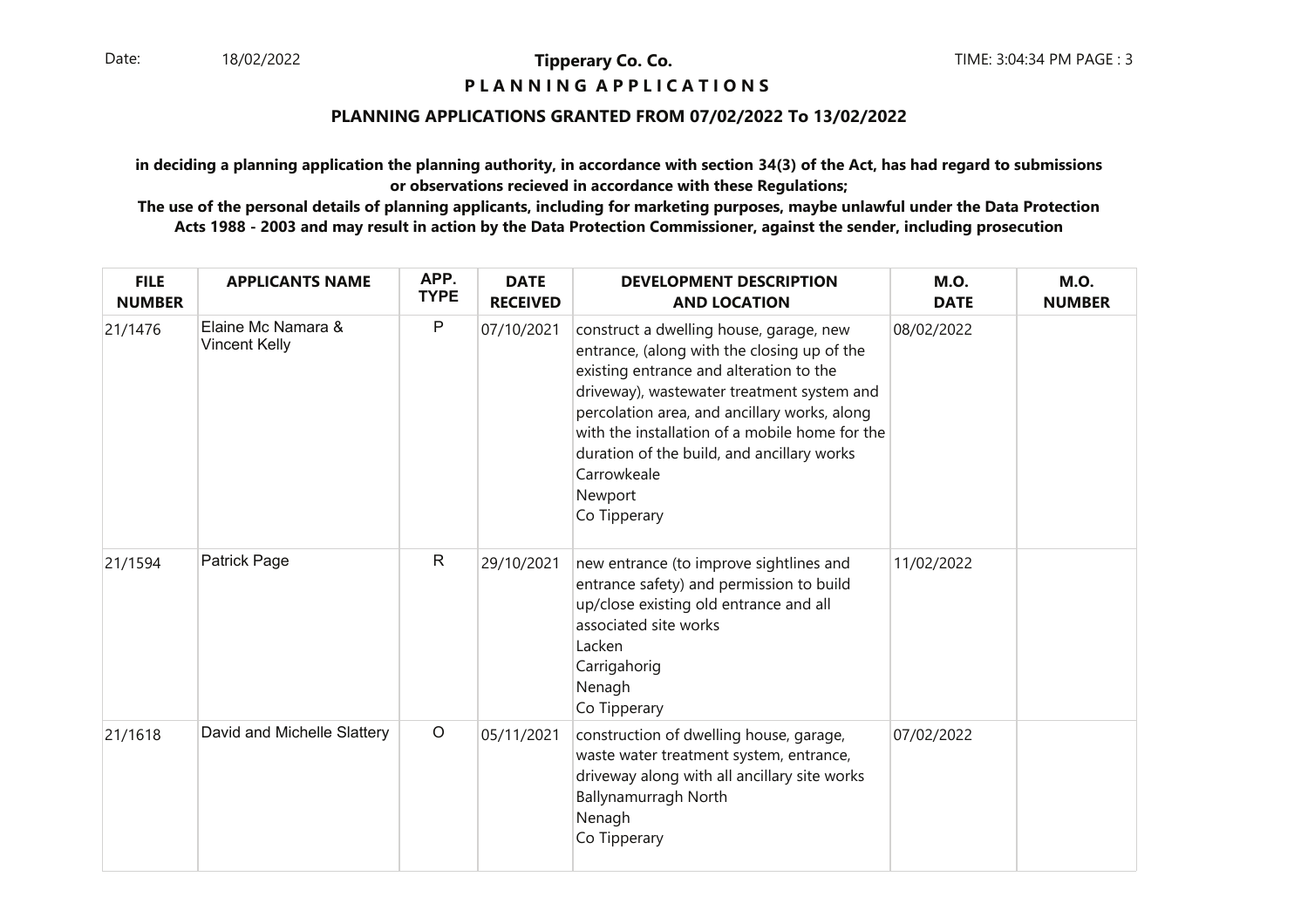#### **P L A N N I N G A P P L I C A T I O N S**

#### **PLANNING APPLICATIONS GRANTED FROM 07/02/2022 To 13/02/2022**

**in deciding a planning application the planning authority, in accordance with section 34(3) of the Act, has had regard to submissionsor observations recieved in accordance with these Regulations;**

| <b>FILE</b><br><b>NUMBER</b> | <b>APPLICANTS NAME</b>                           | APP.<br><b>TYPE</b> | <b>DATE</b><br><b>RECEIVED</b> | <b>DEVELOPMENT DESCRIPTION</b><br><b>AND LOCATION</b>                                                                                                                                       | <b>M.O.</b><br><b>DATE</b> | <b>M.O.</b><br><b>NUMBER</b> |
|------------------------------|--------------------------------------------------|---------------------|--------------------------------|---------------------------------------------------------------------------------------------------------------------------------------------------------------------------------------------|----------------------------|------------------------------|
| 21/1774                      | The Legal Per. Reps of<br>Imelda Harney Deceased | $\mathsf{R}$        | 09/12/2021                     | 1) extension to existing dwelling house and<br>2) roofed horse arena and all associated site<br>works<br>Manna Cottage<br>Manna<br>Templemore, Co. Tipperary                                | 07/02/2022                 |                              |
| 21/1775                      | Donal O Dwyer                                    | $\mathsf{P}$        | 09/12/2021                     | the construction of a vehicular entrance,<br>dwelling house, garage, septic tank and<br>percolation area together with all associated<br>site works<br>Gortussa<br>Dundrum<br>Co. Tipperary | 08/02/2022                 |                              |
| 21/1779                      | Catherine Stapleton                              | $\mathsf{R}$        | 09/12/2021                     | existing side extension to dwelling<br>Derrymore<br>Roscrea<br>Co. Tipperary                                                                                                                | 07/02/2022                 |                              |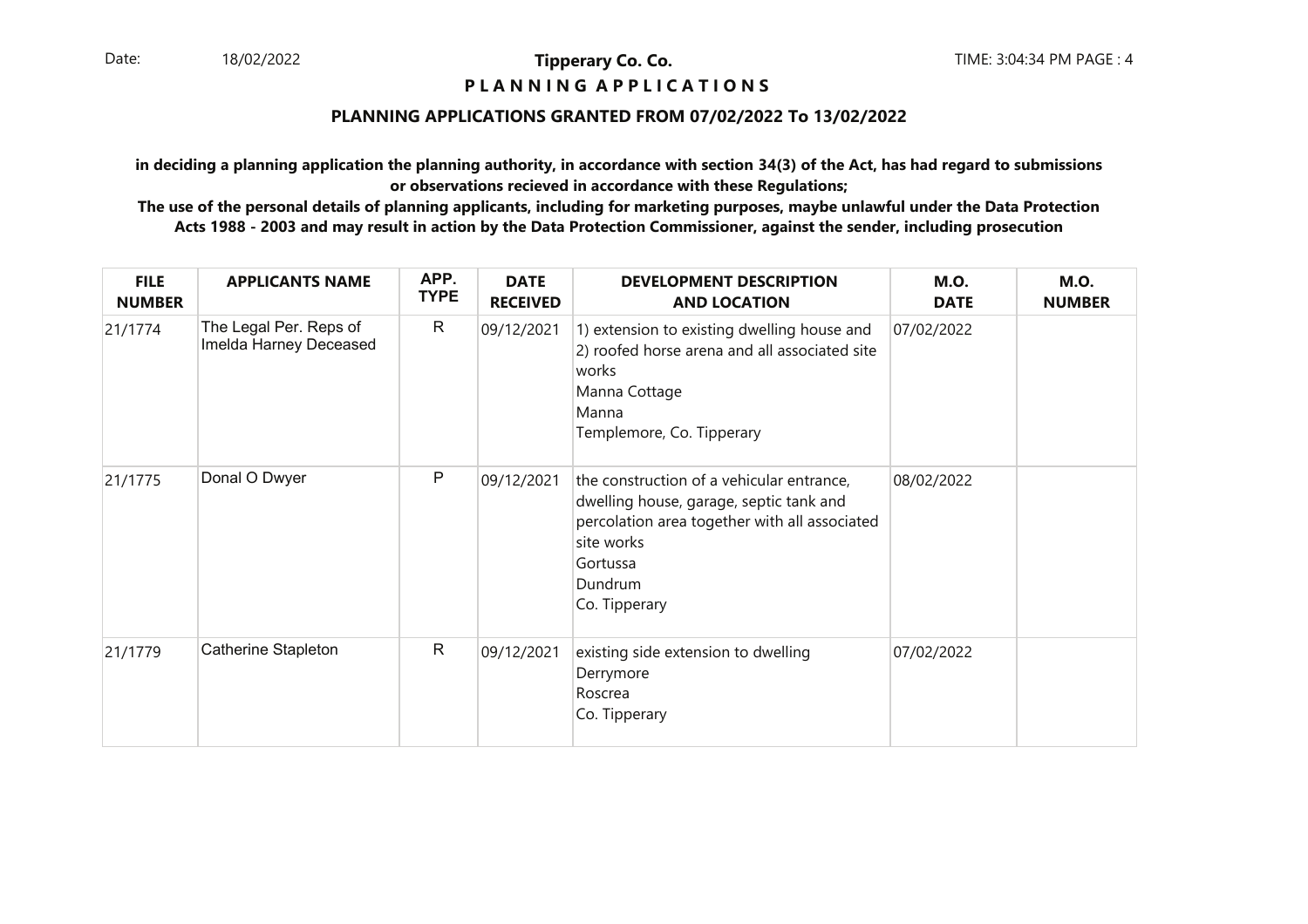#### **P L A N N I N G A P P L I C A T I O N S**

#### **PLANNING APPLICATIONS GRANTED FROM 07/02/2022 To 13/02/2022**

**in deciding a planning application the planning authority, in accordance with section 34(3) of the Act, has had regard to submissionsor observations recieved in accordance with these Regulations;**

| <b>FILE</b><br><b>NUMBER</b> | <b>APPLICANTS NAME</b>   | APP.<br><b>TYPE</b> | <b>DATE</b><br><b>RECEIVED</b> | <b>DEVELOPMENT DESCRIPTION</b><br><b>AND LOCATION</b>                                                                                                                                                                                               | <b>M.O.</b><br><b>DATE</b> | <b>M.O.</b><br><b>NUMBER</b> |
|------------------------------|--------------------------|---------------------|--------------------------------|-----------------------------------------------------------------------------------------------------------------------------------------------------------------------------------------------------------------------------------------------------|----------------------------|------------------------------|
| 21/1783                      | John Joe and Brid Brophy | R.                  | 09/12/2021                     | (i) Alterations to original dwelling including<br>the construction of an extension to the<br>western gable and alterations to original<br>structure on eastern gable and (ii) Poly<br>tunnel structure<br>Kiltankin<br>Ballyporeen<br>Co. Tipperary | 08/02/2022                 |                              |
| 21/1786                      | Ciara O'Callaghan        | R                   | 09/12/2021                     | retain indefinitely the single-storey rear<br>extension to my dwelling, 3 no. sheds and all<br>associated site development works<br>No. 1 New Toberaheena<br>Clonmel<br>Co. Tipperary                                                               | 08/02/2022                 |                              |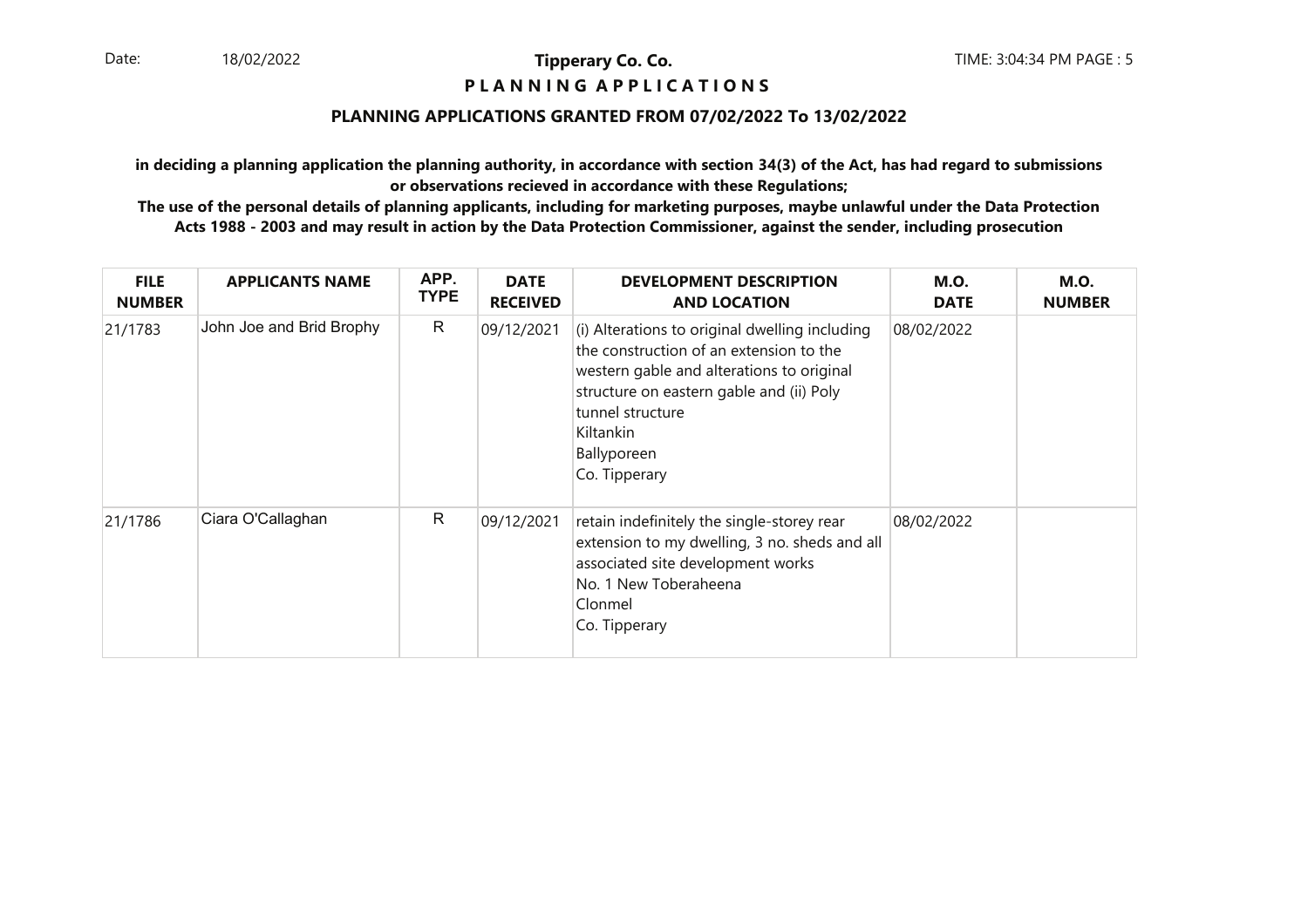#### **P L A N N I N G A P P L I C A T I O N S**

#### **PLANNING APPLICATIONS GRANTED FROM 07/02/2022 To 13/02/2022**

**in deciding a planning application the planning authority, in accordance with section 34(3) of the Act, has had regard to submissionsor observations recieved in accordance with these Regulations;**

| <b>FILE</b><br><b>NUMBER</b> | <b>APPLICANTS NAME</b>    | APP.<br><b>TYPE</b> | <b>DATE</b><br><b>RECEIVED</b> | <b>DEVELOPMENT DESCRIPTION</b><br><b>AND LOCATION</b>                                                                                                                                                                                                                                                                                                                                                                   | <b>M.O.</b><br><b>DATE</b> | <b>M.O.</b><br><b>NUMBER</b> |
|------------------------------|---------------------------|---------------------|--------------------------------|-------------------------------------------------------------------------------------------------------------------------------------------------------------------------------------------------------------------------------------------------------------------------------------------------------------------------------------------------------------------------------------------------------------------------|----------------------------|------------------------------|
| 21/1787                      | Michael, John & Mark Egan | $\mathsf{R}$        | 09/12/2021                     | construct (i) Milking parlour building<br>incorporating holding yard with<br>crush/drafting yard, meal bin, office,<br>underground effluent tank, flow channel,<br>storage rooms and plant rooms (ii) Cubicle<br>shed extension with underground effluent<br>tank and all associated site works.<br>Permission for Retention of storage/loose<br>shed is also required<br>Park<br>Killea<br>Templemore<br>Co. Tipperary | 08/02/2022                 |                              |
| 21/1788                      | Michael & Aoife Coote     | P                   | 10/12/2021                     | new extension to the side and rear of<br>existing dwelling with a new percolation area<br>and all associated site works<br>Clogheraily Beg<br>Loughmore<br>Co Tipperary                                                                                                                                                                                                                                                 | 08/02/2022                 |                              |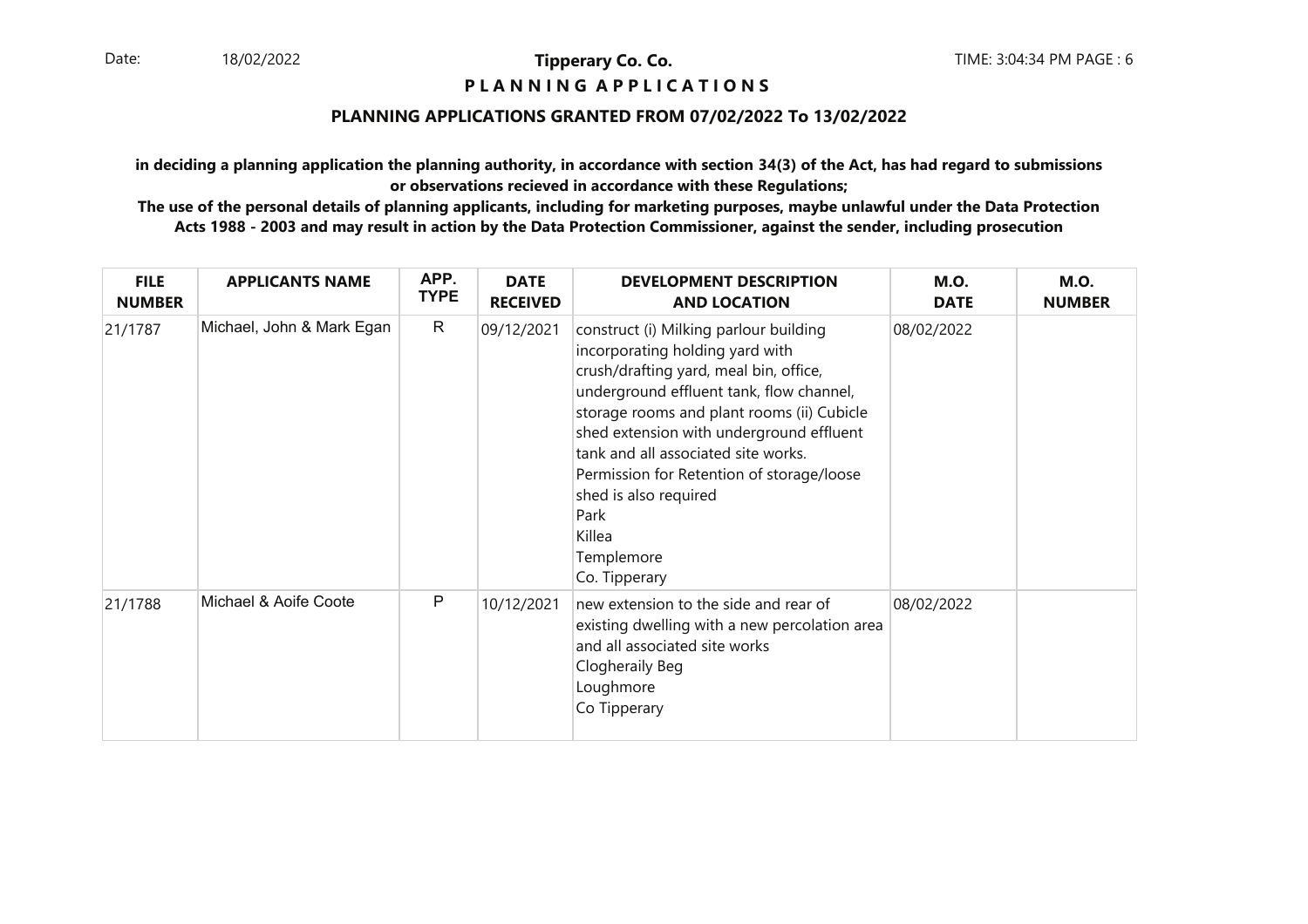# **P L A N N I N G A P P L I C A T I O N S**

#### **PLANNING APPLICATIONS GRANTED FROM 07/02/2022 To 13/02/2022**

**in deciding a planning application the planning authority, in accordance with section 34(3) of the Act, has had regard to submissionsor observations recieved in accordance with these Regulations;**

| <b>FILE</b><br><b>NUMBER</b> | <b>APPLICANTS NAME</b> | APP.<br><b>TYPE</b> | <b>DATE</b><br><b>RECEIVED</b> | <b>DEVELOPMENT DESCRIPTION</b><br><b>AND LOCATION</b>                                                                                                                                                                                                                                                                                                                                                 | <b>M.O.</b><br><b>DATE</b> | <b>M.O.</b><br><b>NUMBER</b> |
|------------------------------|------------------------|---------------------|--------------------------------|-------------------------------------------------------------------------------------------------------------------------------------------------------------------------------------------------------------------------------------------------------------------------------------------------------------------------------------------------------------------------------------------------------|----------------------------|------------------------------|
| 21/1795                      | Lisa Brophy            | $\mathsf{P}$        | 10/12/2021                     | install an effluent treatment system and soil<br>polishing filter and Retention Permission to<br>retain indefinitely (a) Detached domestic<br>garage (b) First floor conversion of dwelling<br>(c) Garage extension to side of dwelling (d)<br>Porch to the rear of dwelling, (e) Minor<br>elevational changes and all associated site<br>development works<br>Garrane<br>Killenaule<br>Co. Tipperary | 08/02/2022                 |                              |
| 21/1797                      | Odhran & Grace Lloyd   | P                   | 13/12/2021                     | a.) alterations to the previously approved<br>planning permission reference 21/251, the<br>proposed alterations relate to the alteration<br>of the previously approved kitchen bay<br>window and associated roof structure to<br>allow for the construction of an extended<br>sunroom on the south-west elevation, b) all<br>associated site works<br>Kilclonagh<br>Moyne<br>Thurles<br>Co Tipperary  | 09/02/2022                 |                              |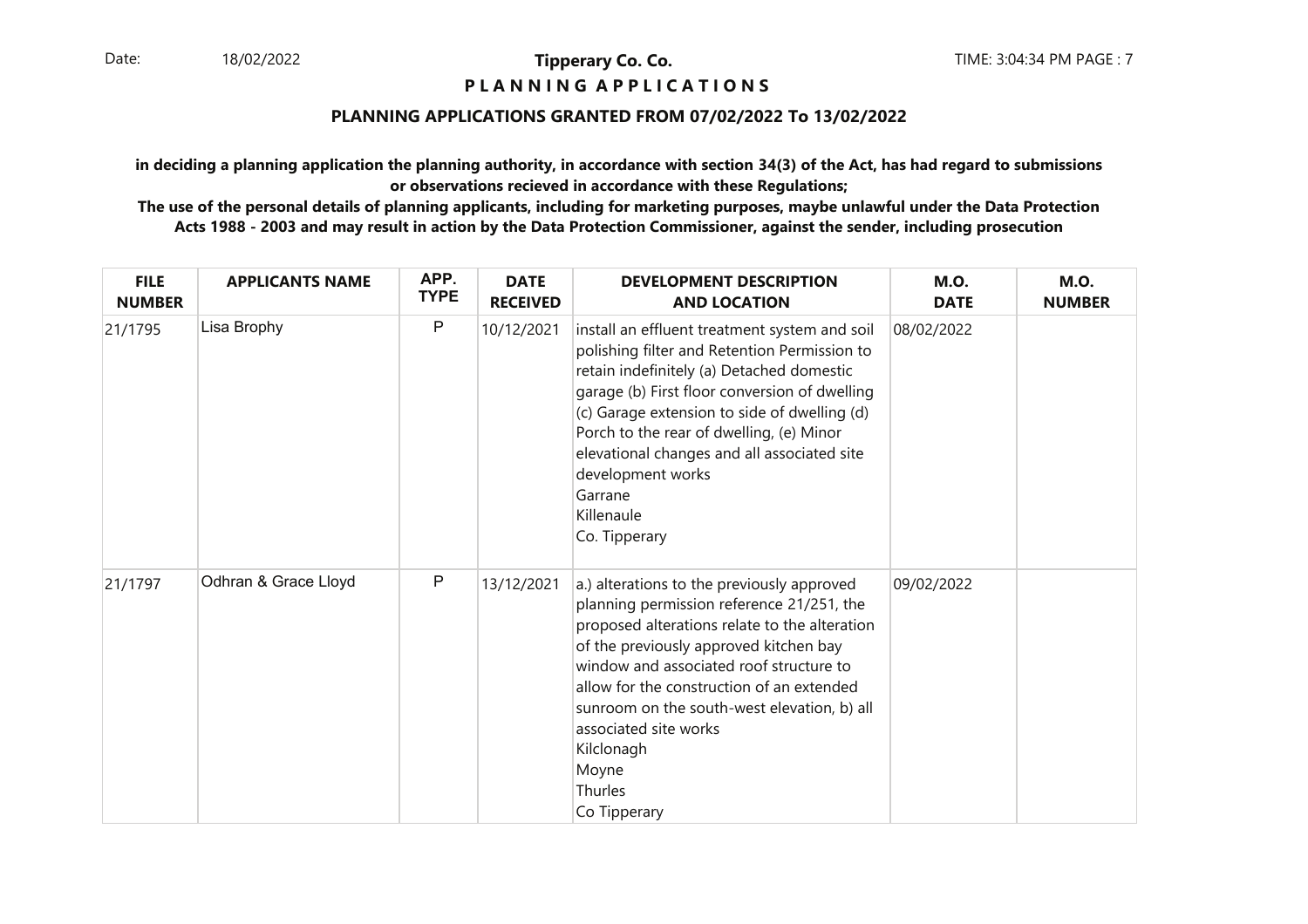#### **P L A N N I N G A P P L I C A T I O N S**

#### **PLANNING APPLICATIONS GRANTED FROM 07/02/2022 To 13/02/2022**

**in deciding a planning application the planning authority, in accordance with section 34(3) of the Act, has had regard to submissionsor observations recieved in accordance with these Regulations;**

| <b>FILE</b><br><b>NUMBER</b> | <b>APPLICANTS NAME</b>           | APP.<br><b>TYPE</b> | <b>DATE</b><br><b>RECEIVED</b> | <b>DEVELOPMENT DESCRIPTION</b><br><b>AND LOCATION</b>                                                                                                                                                                                                                                                                                                                                                                                                                                                                       | <b>M.O.</b><br><b>DATE</b> | <b>M.O.</b><br><b>NUMBER</b> |
|------------------------------|----------------------------------|---------------------|--------------------------------|-----------------------------------------------------------------------------------------------------------------------------------------------------------------------------------------------------------------------------------------------------------------------------------------------------------------------------------------------------------------------------------------------------------------------------------------------------------------------------------------------------------------------------|----------------------------|------------------------------|
| 21/1800                      | Declan Gleeson & Leeane<br>Casey | R                   | 13/12/2021                     | is being sought for existing glass<br>conservatory to side of existing dwelling.<br>Planning permission to refurbish dwelling<br>and construct a 1 1/2 storey extension to<br>side of dwelling to facilitate a granny flat in<br>the existing dwelling. Demolish existing<br>garage, close existing entrance and construct<br>a new entrance, construct a new treatment<br>system with percolation area to service the<br>whole building and to carry out all ancillary<br>site works.<br>Grange<br>Ballina<br>Co Tipperary | 07/02/2022                 |                              |
| 21/1807                      | Rory McDonnell                   | P                   | 14/12/2021                     | demolish existing farm structure and<br>permission to construct new shed for<br>agricultural purposes with covered ancillary<br>dungstead<br>Lahesseragh<br>Nenagh<br>Co Tipperary                                                                                                                                                                                                                                                                                                                                          | 10/02/2022                 |                              |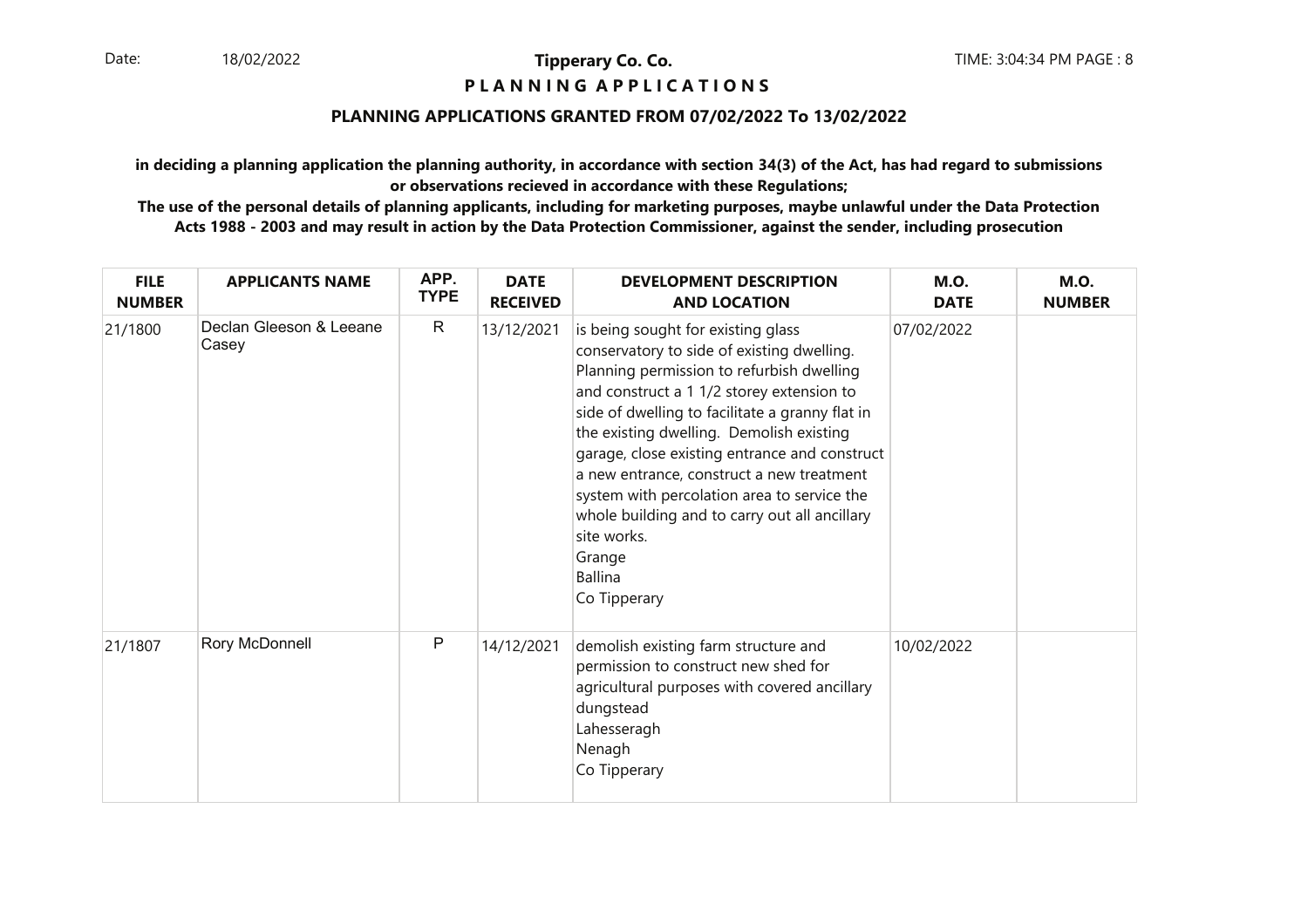#### **P L A N N I N G A P P L I C A T I O N S**

#### **PLANNING APPLICATIONS GRANTED FROM 07/02/2022 To 13/02/2022**

**in deciding a planning application the planning authority, in accordance with section 34(3) of the Act, has had regard to submissionsor observations recieved in accordance with these Regulations;**

| <b>FILE</b><br><b>NUMBER</b> | <b>APPLICANTS NAME</b>           | APP.<br><b>TYPE</b> | <b>DATE</b><br><b>RECEIVED</b> | <b>DEVELOPMENT DESCRIPTION</b><br><b>AND LOCATION</b>                                                                                                                                                                                                                                  | <b>M.O.</b><br><b>DATE</b> | <b>M.O.</b><br><b>NUMBER</b> |
|------------------------------|----------------------------------|---------------------|--------------------------------|----------------------------------------------------------------------------------------------------------------------------------------------------------------------------------------------------------------------------------------------------------------------------------------|----------------------------|------------------------------|
| 21/1808                      | Dean Coonan & Bridget<br>Higgins | $\mathsf{R}$        | 14/12/2021                     | as built location of the waste water treatment 10/02/2022<br>& disposal system and all associated site<br>works<br>Graffin<br>Clonmore<br>Templemore<br>Co Tipperary                                                                                                                   |                            |                              |
| 21/1812                      | Eadaoin Kiely & Darren<br>Kirwan | P                   | 15/12/2021                     | to construct a storey and a half extension to<br>the side of the existing dormer dwelling<br>house and the addition of one new window<br>to each side elevation of the existing house<br>along with all associated site works<br>15 Ashgrove Meadows<br><b>Ballina</b><br>Co Tipperary | 10/02/2022                 |                              |
| 21/1822                      | Stephanie O'Shea                 | P                   | 15/12/2021                     | raise the roof of existing bungalow to<br>provide first floor accommodation, build a<br>porch, carry out internal alterations including<br>associated site works<br>Cappaghmore<br>Cloneen<br>Clonmel<br>Co. Tipperary                                                                 | 08/02/2022                 |                              |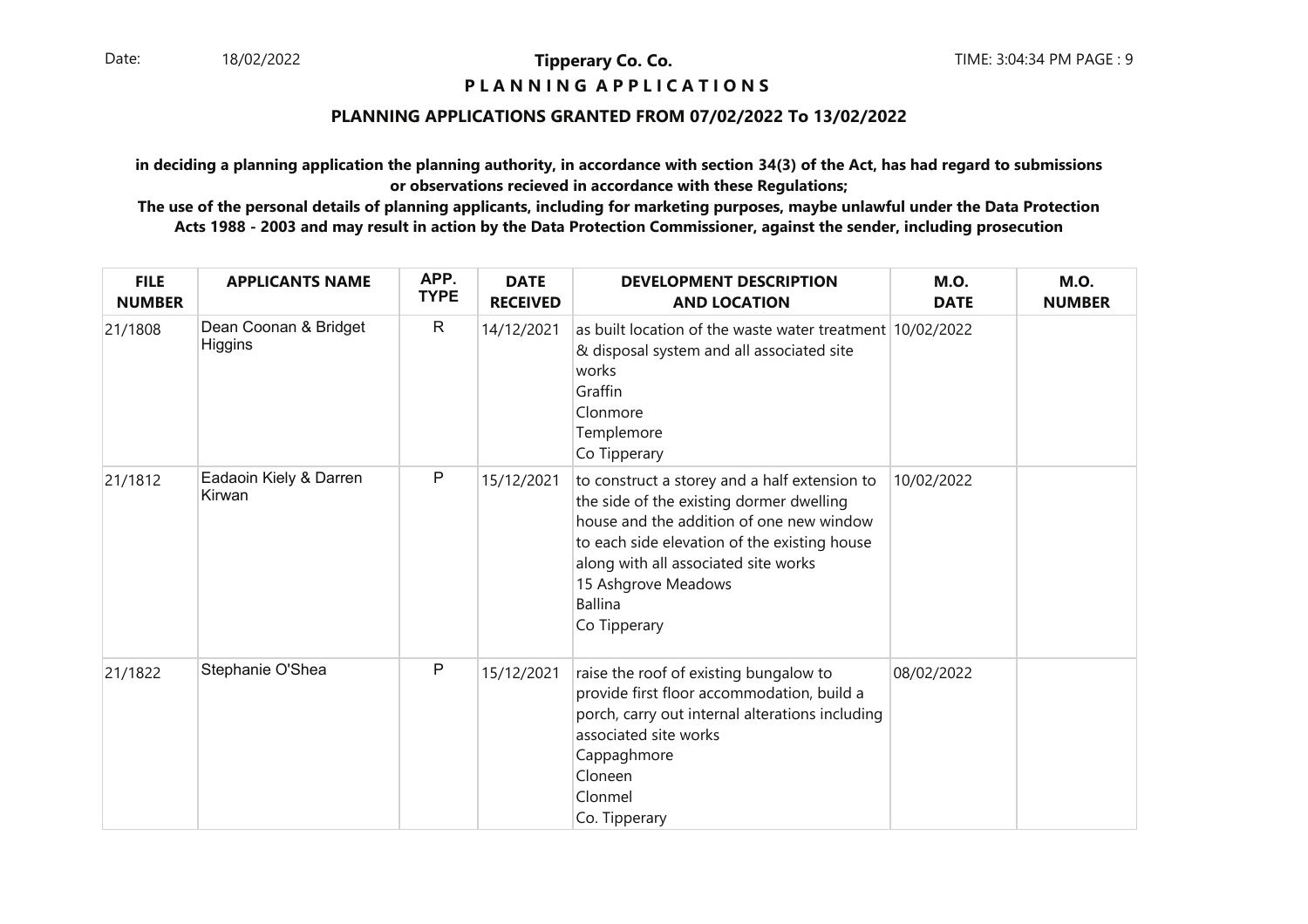#### **P L A N N I N G A P P L I C A T I O N S**

#### **PLANNING APPLICATIONS GRANTED FROM 07/02/2022 To 13/02/2022**

**in deciding a planning application the planning authority, in accordance with section 34(3) of the Act, has had regard to submissionsor observations recieved in accordance with these Regulations;**

 **The use of the personal details of planning applicants, including for marketing purposes, maybe unlawful under the Data ProtectionActs 1988 - 2003 and may result in action by the Data Protection Commissioner, against the sender, including prosecution**

| <b>FILE</b>   | <b>APPLICANTS NAME</b> | APP.        | <b>DATE</b>     | <b>DEVELOPMENT DESCRIPTION</b>                                                                                                                                                                                                                                                                   | <b>M.O.</b> | <b>M.O.</b>   |
|---------------|------------------------|-------------|-----------------|--------------------------------------------------------------------------------------------------------------------------------------------------------------------------------------------------------------------------------------------------------------------------------------------------|-------------|---------------|
| <b>NUMBER</b> |                        | <b>TYPE</b> | <b>RECEIVED</b> | <b>AND LOCATION</b>                                                                                                                                                                                                                                                                              | <b>DATE</b> | <b>NUMBER</b> |
| 21/1829       | H.S.E. South           | P           | 16/12/2021      | altering, reposition and widen the entrance<br>to their property. The works will include<br>demolition of parts of the existing and<br>construction of new stone masonry wals,<br>piers and gates complete with associated<br>works<br>Croan Lower<br>Coleville Road<br>Clonmel<br>Co. Tipperary | 08/02/2022  |               |

**23Total:** 

**\*\*\* END OF REPORT \*\*\***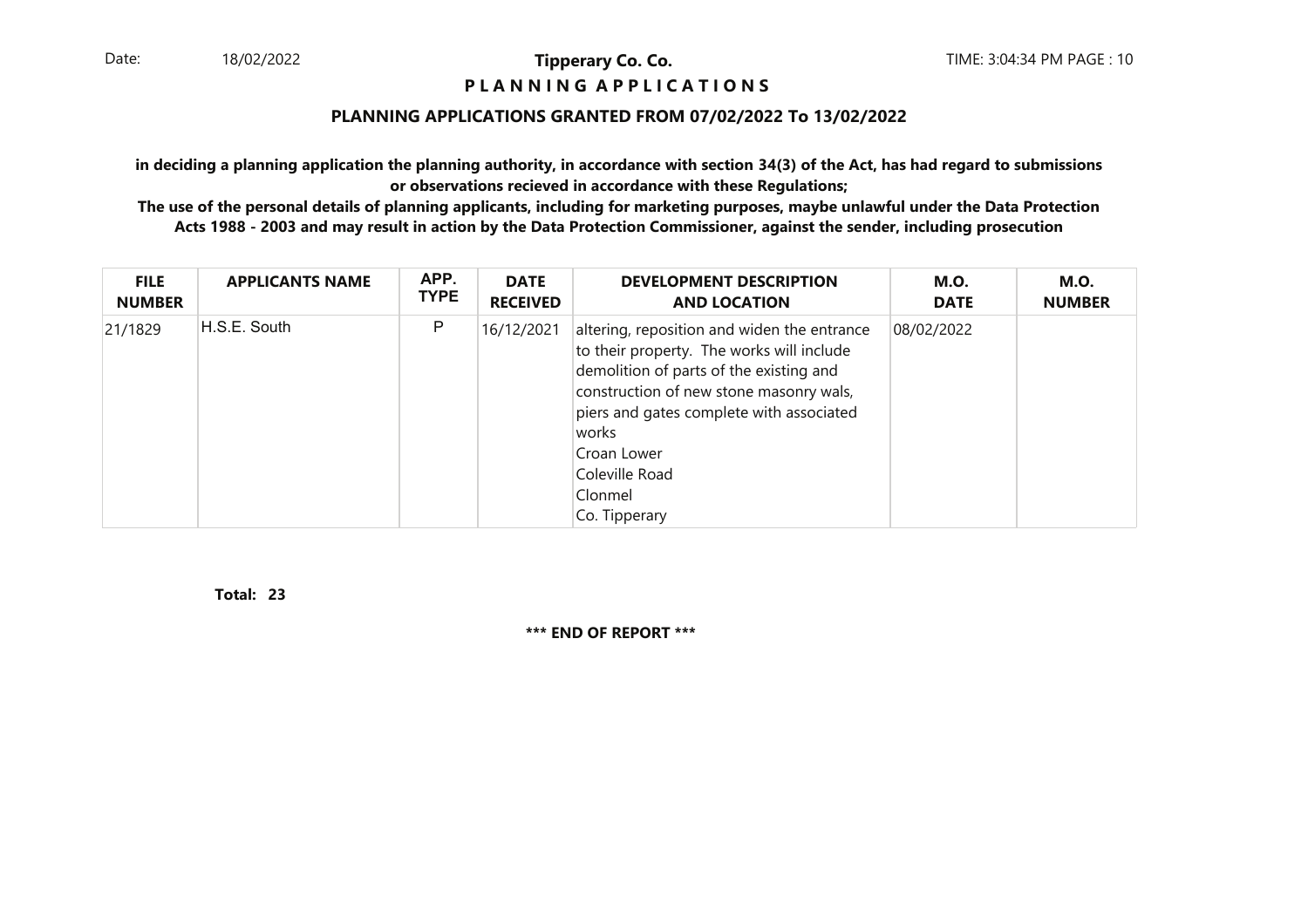# **P L A N N I N G A P P L I C A T I O N S**

#### **PLANNING APPLICATIONS REFUSED FROM 07/02/2022 To 13/02/2022**

**in deciding a planning application the planning authority, in accordance with section 34(3) of the Act, has had regard to submissionsor observations recieved in accordance with these Regulations;**

 **The use of the personal details of planning applicants, including for marketing purposes, maybe unlawful under the Data ProtectionActs 1988 - 2003 and may result in action by the Data Protection Commissioner, against the sender, including prosecution**

| ru c<br>╶╻┖┖  | PLICANTS NAME<br><b>ADDI IC</b> | ΔPΡ<br>п. | <b>DATE</b>          | <b>T DESCRIPTION AND LOCATION</b><br><b>DEVELOPMENT</b> | M.O         | M.O.          |
|---------------|---------------------------------|-----------|----------------------|---------------------------------------------------------|-------------|---------------|
| <b>NUMBER</b> |                                 | TVNC      | <b>CEIVED</b><br>RF) |                                                         | <b>DATE</b> | <b>NUMBER</b> |

**0Total:** 

**\*\*\* END OF REPORT \*\*\***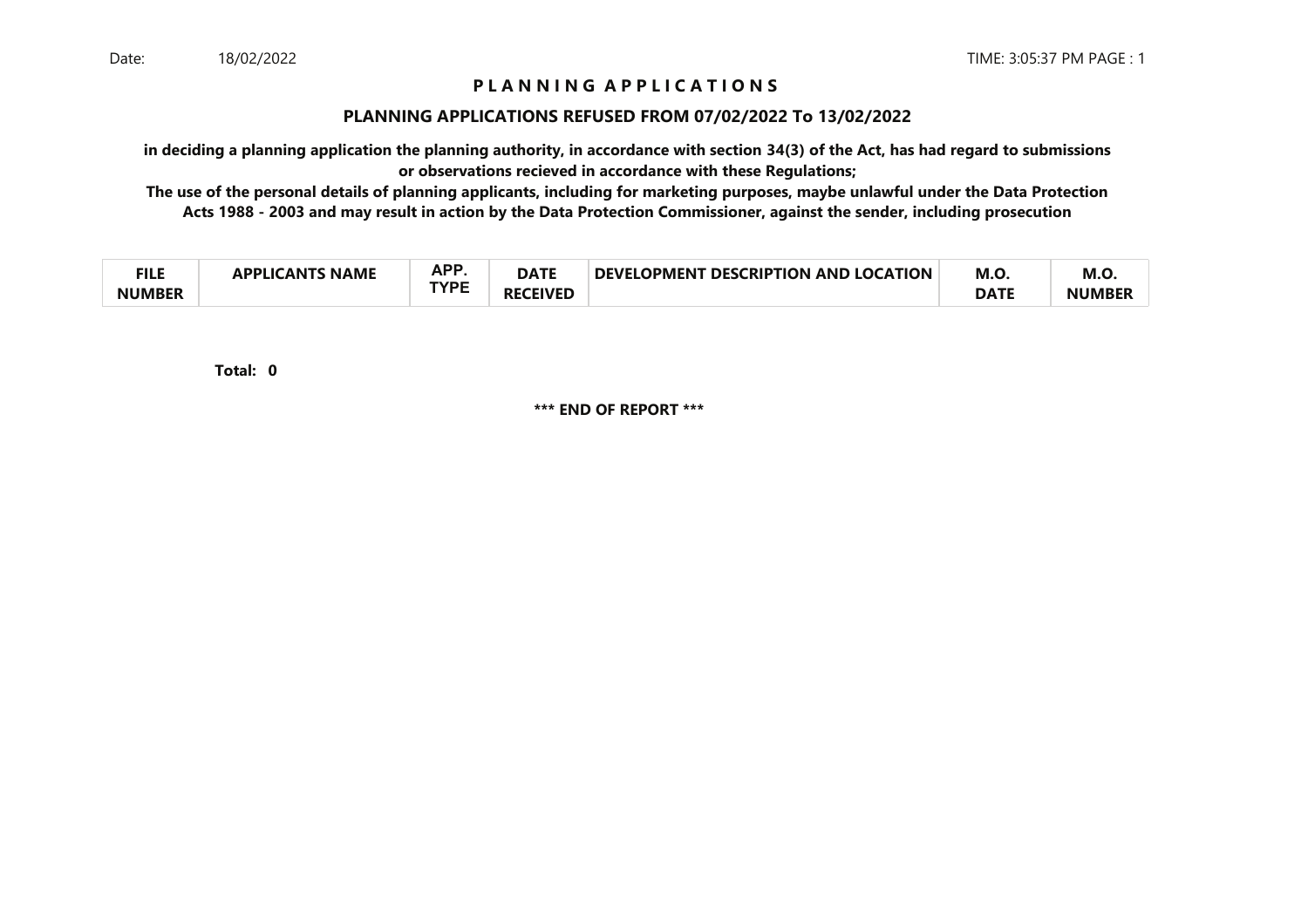# **P L A N N I N G A P P L I C A T I O N S**

#### **PLANNING APPLICATIONS REFUSED FROM 07/02/2022 To 13/02/2022**

**in deciding a planning application the planning authority, in accordance with section 34(3) of the Act, has had regard to submissionsor observations recieved in accordance with these Regulations;**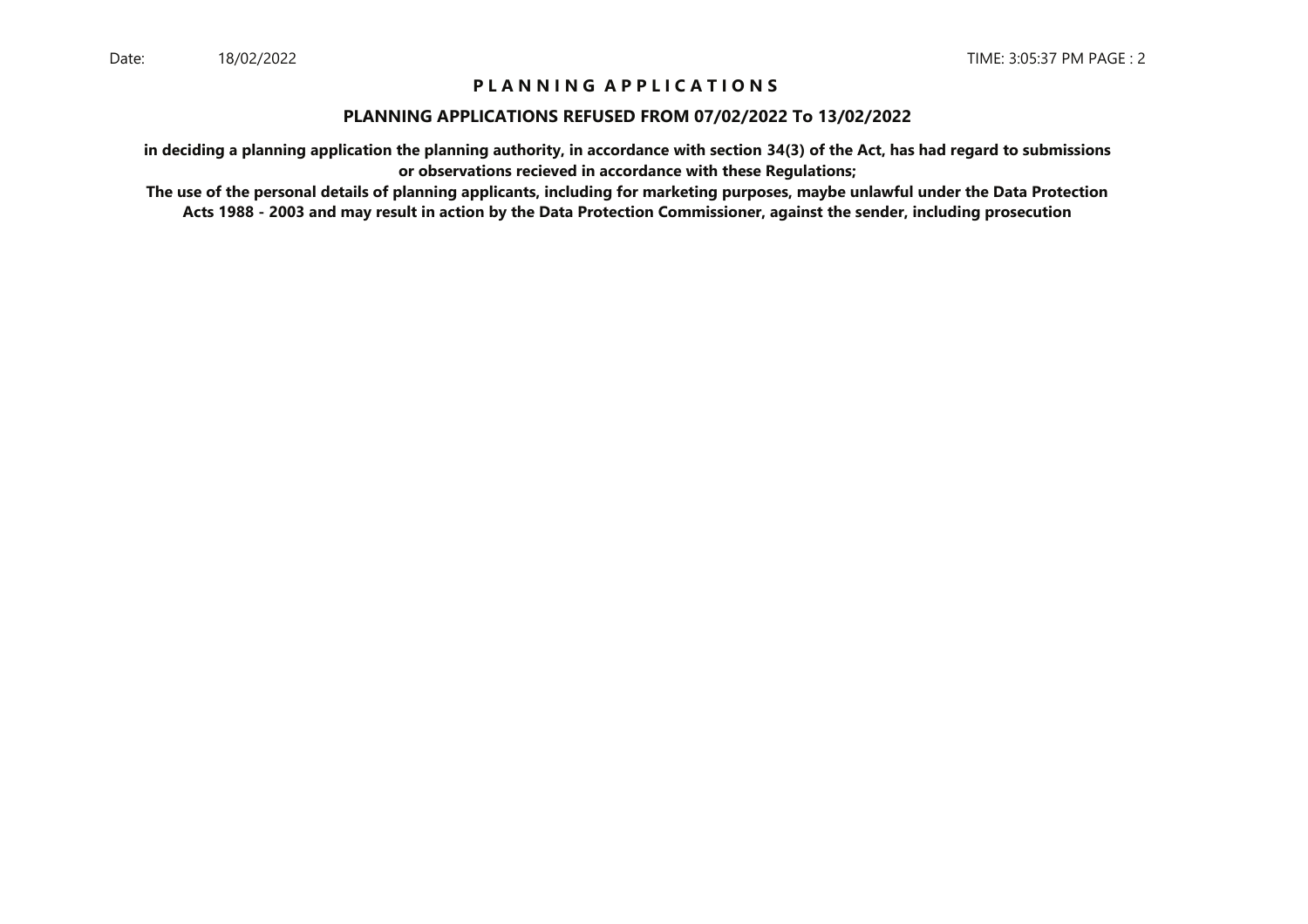Date: 18/02/2022 **Tipperary Co. Co. The:** 3:03:53 PM PAGE : 1 18/02/2022

**Tipperary Co. Co.**

# **P L A N N I N G A P P L I C A T I O N S**

#### **FURTHER INFORMATION RECEIVED/VALIDATED APPLICATIONS FROM 07/02/2022 To 13/02/2022**

| <b>FILE</b><br><b>NUMBER</b> | <b>APPLICANTS NAME</b> | APP.<br><b>TYPE</b> | <b>DATE</b><br><b>INVALID</b> | <b>DATE</b><br><b>RECEIVED</b> |    | <b>DEVELOPMENT DESCRIPTION</b><br><b>AND LOCATION</b>                                                                                                                                    |
|------------------------------|------------------------|---------------------|-------------------------------|--------------------------------|----|------------------------------------------------------------------------------------------------------------------------------------------------------------------------------------------|
| 21/848                       | Shane Ward             | P                   |                               | 10/02/2022                     | F. | extension to farmyard consisting of a cattle shed with<br>underground slurry storage tank<br>Cooleen<br>Birdhill<br>Co. Tipperary                                                        |
| 21/912                       | Rory Mounsey           | P                   |                               | 11/02/2022                     | F. | construction of a livestock underpass and effluent<br>holding tank and all associated siteworks<br>Clashnevin<br>Nenagh<br>Co. Tipperary                                                 |
| 21/1241                      | <b>Michael Cahill</b>  | P                   |                               | 10/02/2022                     | F. | construct a dwelling house with domestic garage,<br>entrance, effluent treatment system together with all<br>associated site works.<br>Pallashill<br>Drombane<br>Thurles<br>Co Tipperary |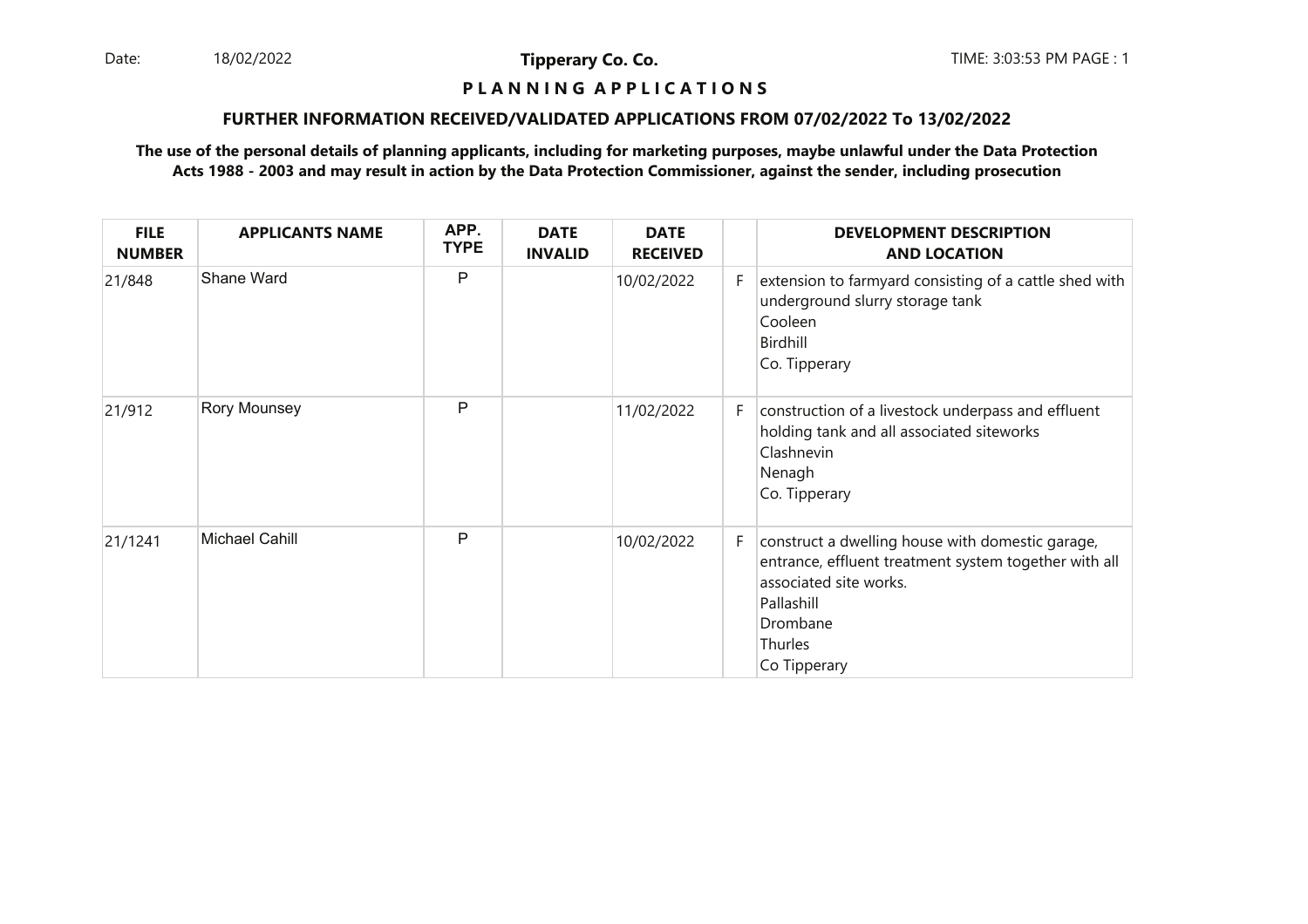Date: 18/02/2022 **Tipperary Co. Co. Co.** The TIME: 3:03:53 PM PAGE : 2 18/02/2022

**Tipperary Co. Co.**

# **P L A N N I N G A P P L I C A T I O N S**

#### **FURTHER INFORMATION RECEIVED/VALIDATED APPLICATIONS FROM 07/02/2022 To 13/02/2022**

| <b>FILE</b><br><b>NUMBER</b> | <b>APPLICANTS NAME</b> | APP.<br><b>TYPE</b> | <b>DATE</b><br><b>INVALID</b> | <b>DATE</b><br><b>RECEIVED</b> |    | <b>DEVELOPMENT DESCRIPTION</b><br><b>AND LOCATION</b>                                                                                                                                                                                                                                                                                                                                                                                                                                                                                                                      |
|------------------------------|------------------------|---------------------|-------------------------------|--------------------------------|----|----------------------------------------------------------------------------------------------------------------------------------------------------------------------------------------------------------------------------------------------------------------------------------------------------------------------------------------------------------------------------------------------------------------------------------------------------------------------------------------------------------------------------------------------------------------------------|
| 21/1368                      | Dolph McGrath          | P                   |                               | 09/02/2022                     | F. | 1) proposed shop front and alterations to existing<br>windows and doors to front elevations, proposed<br>shop front, doors and windows will be a replica<br>replacement of the original shop front and replica<br>Wyatt replacements, 2) proposed alterations to<br>existing rear elevation consisting of proposed change<br>of window to door on first floor, proposed new stairs<br>balcony and store to replace existing store and<br>balcony and stairs, replace existing first floor balcony<br>with associated site works<br>Main Street<br>Fethard<br>Co. Tipperary |
| 21/1403                      | Derek O'Connor         | P                   |                               | 07/02/2022                     | F. | erect a storey and a half type dwelling, domestic<br>garage, effluent treatment tank and percolation<br>system, entrance and all associated ancillary works<br>Kilmore<br>Clonoulty<br>Cashel<br>Co. Tipperary                                                                                                                                                                                                                                                                                                                                                             |
| 21/1460                      | <b>Enda Fogarty</b>    | P                   |                               | 07/02/2022                     | F. | two storey residential dwelling, detached domestic<br>garage, septic tank and percolation area, bored well,<br>new vehicular entrance and all associated site works<br>Grangemockler<br>Nine Mile House<br>Carrick-on-Suir<br>Co. Tipperary                                                                                                                                                                                                                                                                                                                                |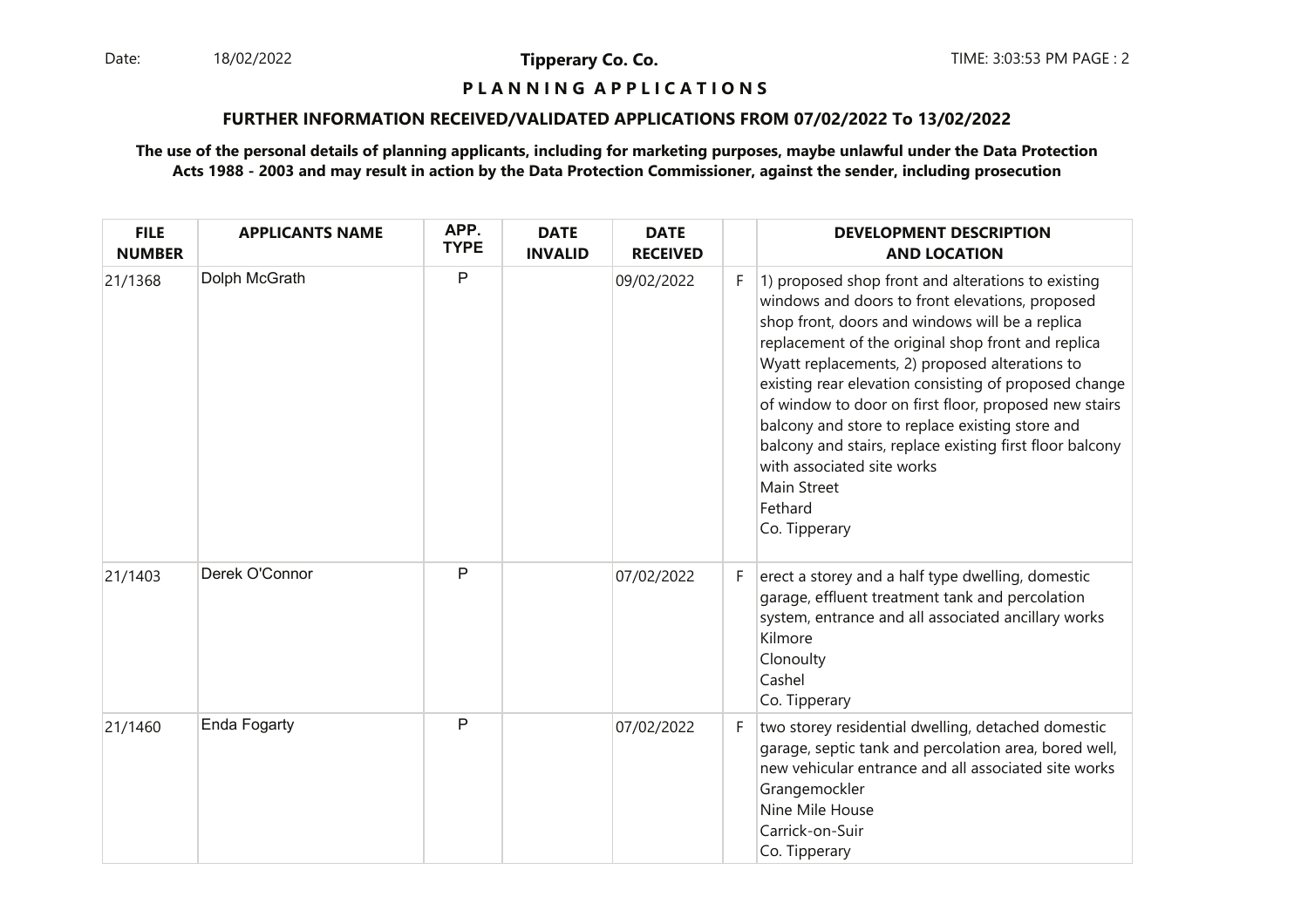Date: 18/02/2022 **Tipperary Co. Co. The Co. Co.** TIME: 3:03:53 PM PAGE : 3 18/02/2022

**Tipperary Co. Co.**

# **P L A N N I N G A P P L I C A T I O N S**

#### **FURTHER INFORMATION RECEIVED/VALIDATED APPLICATIONS FROM 07/02/2022 To 13/02/2022**

| <b>FILE</b><br><b>NUMBER</b> | <b>APPLICANTS NAME</b>             | APP.<br><b>TYPE</b> | <b>DATE</b><br><b>INVALID</b> | <b>DATE</b><br><b>RECEIVED</b> |    | <b>DEVELOPMENT DESCRIPTION</b><br><b>AND LOCATION</b>                                                                                                                                                                                                            |
|------------------------------|------------------------------------|---------------------|-------------------------------|--------------------------------|----|------------------------------------------------------------------------------------------------------------------------------------------------------------------------------------------------------------------------------------------------------------------|
| 21/1508                      | Liam & Deirdre Maloney             | $\mathsf{P}$        |                               | 11/02/2022                     | F. | erection of a granny apartment<br>55 Shoreside<br><b>Ballina</b><br>Co Tipperary<br>V94 F6F5                                                                                                                                                                     |
| 21/1539                      | Sarah Moloney and Mark<br>Corrigan | $\mathsf{P}$        |                               | 11/02/2022                     | F. | new two storey house complete with a domestic<br>garage, effluent treatment system and a new site<br>entrance<br>Cooleen<br><b>Birdhill</b><br>Co. Tipperary                                                                                                     |
| 21/1601                      | Noel Delaney                       | $\mathsf{P}$        |                               | 11/02/2022                     | F  | open slatted unit with underground slurry storage<br>tank and all associated site works<br>Rockforest<br>Knock<br>Roscrea, Co. Tipperary                                                                                                                         |
| 21/1628                      | Martha Stapleton                   | P                   |                               | 09/02/2022                     | F. | demolition of an existing dwelling house,<br>construction of a new dwelling house on its footprint,<br>new entrance, domestic waste water treatment<br>system with polishing filter and all associated site<br>works<br>Foilaclug<br>Cappawhite<br>Co. Tipperary |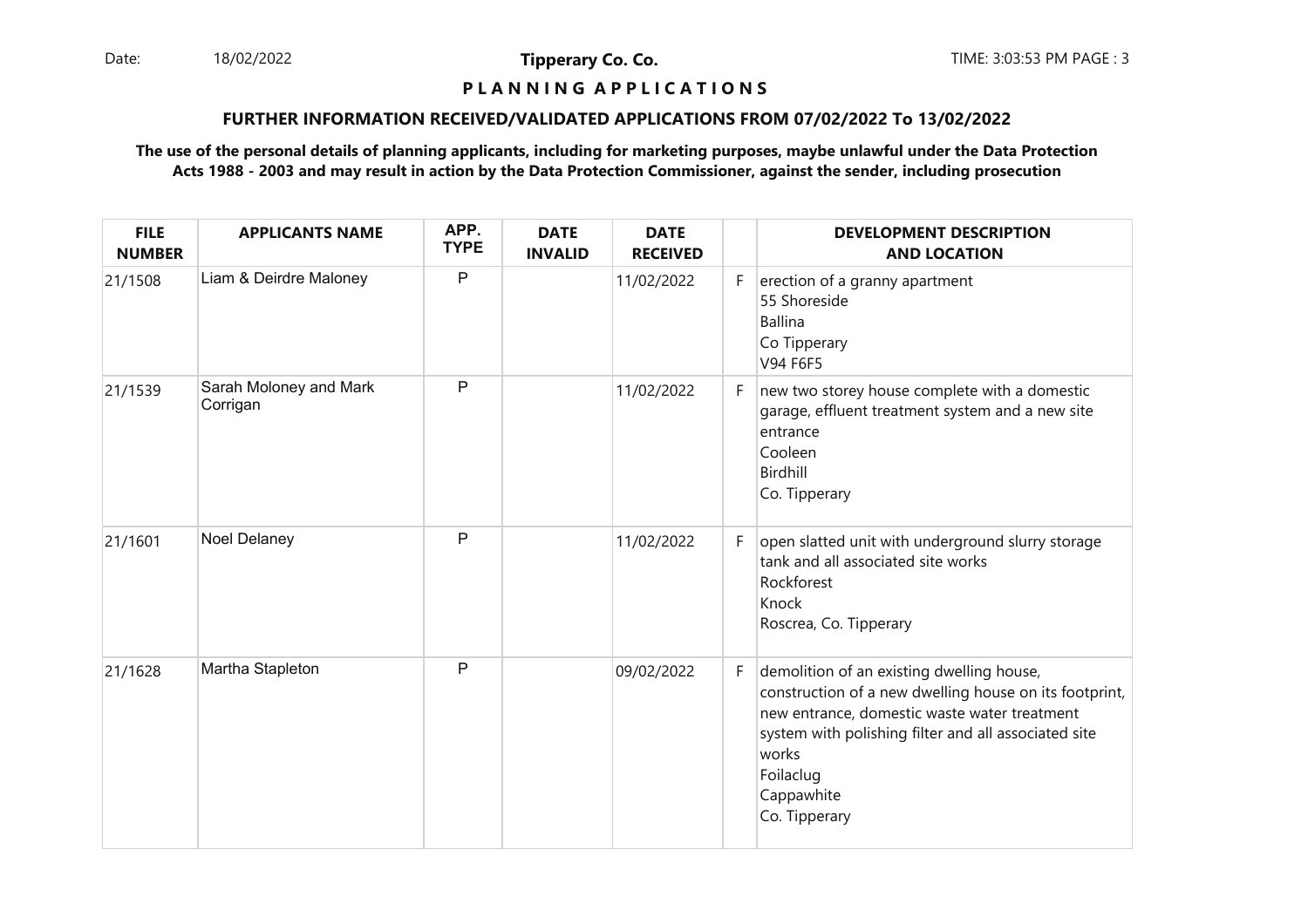Date: 18/02/2022 **Tipperary Co. Co. Co.** The TIME: 3:03:53 PM PAGE : 4 18/02/2022

**Tipperary Co. Co.**

# **P L A N N I N G A P P L I C A T I O N S**

#### **FURTHER INFORMATION RECEIVED/VALIDATED APPLICATIONS FROM 07/02/2022 To 13/02/2022**

| <b>FILE</b><br><b>NUMBER</b> | <b>APPLICANTS NAME</b>                    | APP.<br><b>TYPE</b> | <b>DATE</b><br><b>INVALID</b> | <b>DATE</b><br><b>RECEIVED</b> |    | <b>DEVELOPMENT DESCRIPTION</b><br><b>AND LOCATION</b>                                                                                                                                                        |
|------------------------------|-------------------------------------------|---------------------|-------------------------------|--------------------------------|----|--------------------------------------------------------------------------------------------------------------------------------------------------------------------------------------------------------------|
| 21/1644                      | Darren Gayson                             | P                   |                               | 10/02/2022                     | F. | erect a two storey extension to the rear of my existing<br>dwelling house and all associated site works and<br>services<br>Windmill<br>Cashel<br>Co. Tipperary                                               |
| 21/1659                      | Eamonn Connolly & Aileen<br><b>Butler</b> | P                   |                               | 08/02/2022                     | F. | new dwelling, entrance, well, garage, septic tank and<br>percolation area and all associated site works<br>Baronstown<br>Loughmore<br>Co Tipperary                                                           |
| 21/1685                      | Orla O'Regan                              | P                   |                               | 07/02/2022                     | F. | construction of a new two-storey dwelling,<br>modification of the existing access gateways to the<br>public road, and all associated ancillary site works<br>Helvic<br>Dromin Road<br>Nenagh<br>Co Tipperary |
| 21/1698                      | Sinead and Richard Springer               | P                   |                               | 07/02/2022                     | F. | the erection of an extension to the existing dwelling<br>including associated siteworks<br>Rapla South<br>Nenagh<br>Co Tipperary                                                                             |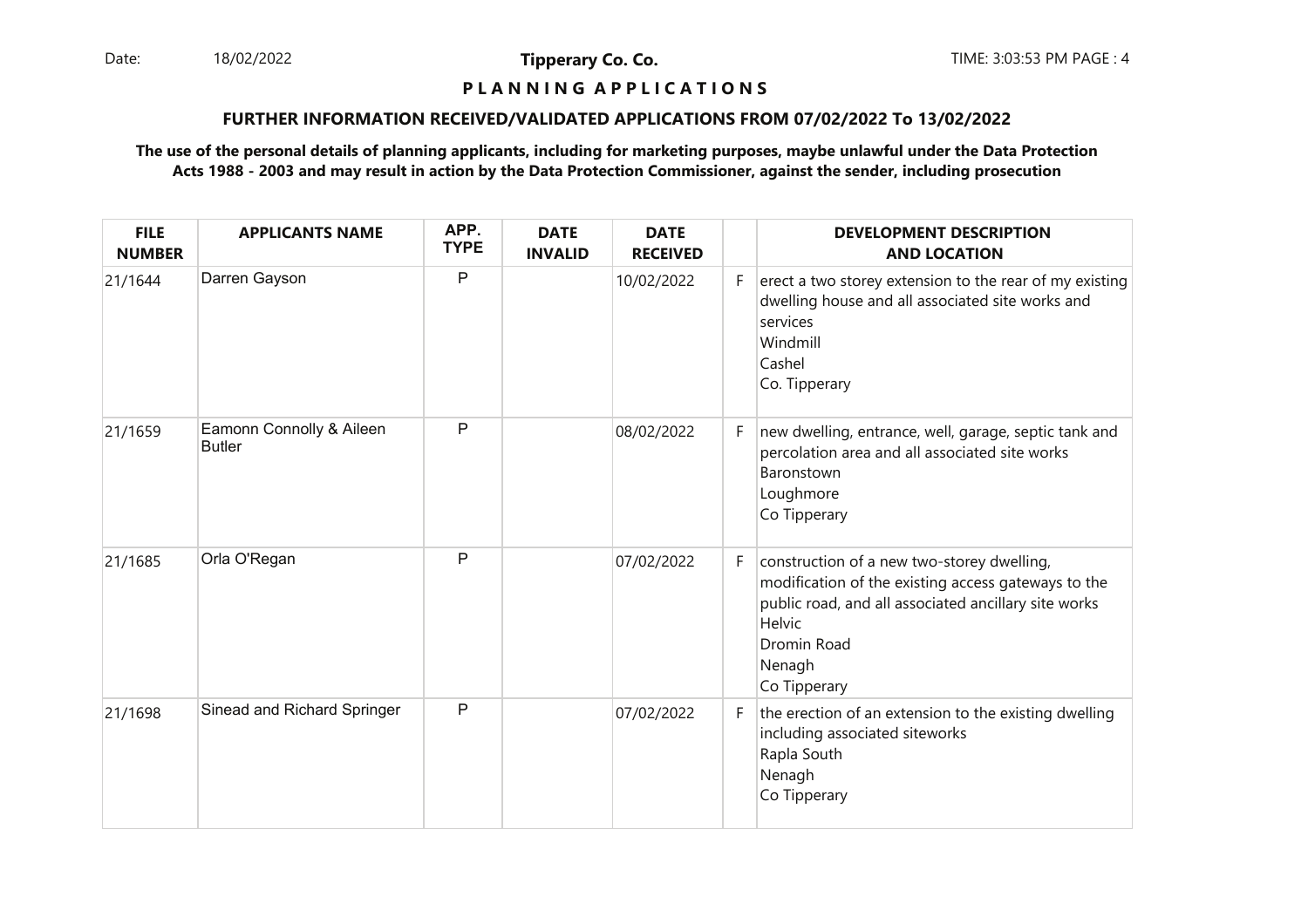Date: 18/02/2022 **Tipperary Co. Co. The:** 3:03:53 PM PAGE : 5 18/02/2022

**Tipperary Co. Co.**

#### **P L A N N I N G A P P L I C A T I O N S**

#### **FURTHER INFORMATION RECEIVED/VALIDATED APPLICATIONS FROM 07/02/2022 To 13/02/2022**

| <b>FILE</b><br><b>NUMBER</b> | <b>APPLICANTS NAME</b>                 | APP.<br><b>TYPE</b> | <b>DATE</b><br><b>INVALID</b> | <b>DATE</b><br><b>RECEIVED</b> |    | <b>DEVELOPMENT DESCRIPTION</b><br><b>AND LOCATION</b>                                                                                                                                                                                                       |
|------------------------------|----------------------------------------|---------------------|-------------------------------|--------------------------------|----|-------------------------------------------------------------------------------------------------------------------------------------------------------------------------------------------------------------------------------------------------------------|
| 21/1712                      | Patricia Fitzgerald                    | $\mathsf{R}$        |                               | 10/02/2022                     | F  | conversion of existing outhouse to hobby room and<br>home office with sanitary facilities and full planning<br>permission to connect mentioned sanitary facilities to<br>existing onsite waste water treatment system<br>Kilfadda<br>Lorrha<br>Co Tipperary |
| 21/1823                      | Northraven Ltd.                        | P                   |                               | 10/02/2022                     | F. | erection of 2250.00 m2 or 380.25 kWp of<br>photovoltaic panels on the roofs of building, Roscrea<br>Cold Storage, with all associated site works<br>Parkmore Industrial Estate<br>Roscrea<br>Co Tipperary<br>E53 R827                                       |
| 21/1825                      | Southraven Management<br>Services Ltd. | P                   |                               | 10/02/2022                     | F. | erection of 2,120.00 m2 or 363.60 kWp of<br>photovoltaic panels on the roofs of building, Roscrea<br>Cold Storage, with all associated site works<br>Parkmore Industrial Estate<br>Roscrea<br>Co Tipperary<br>E53 T971                                      |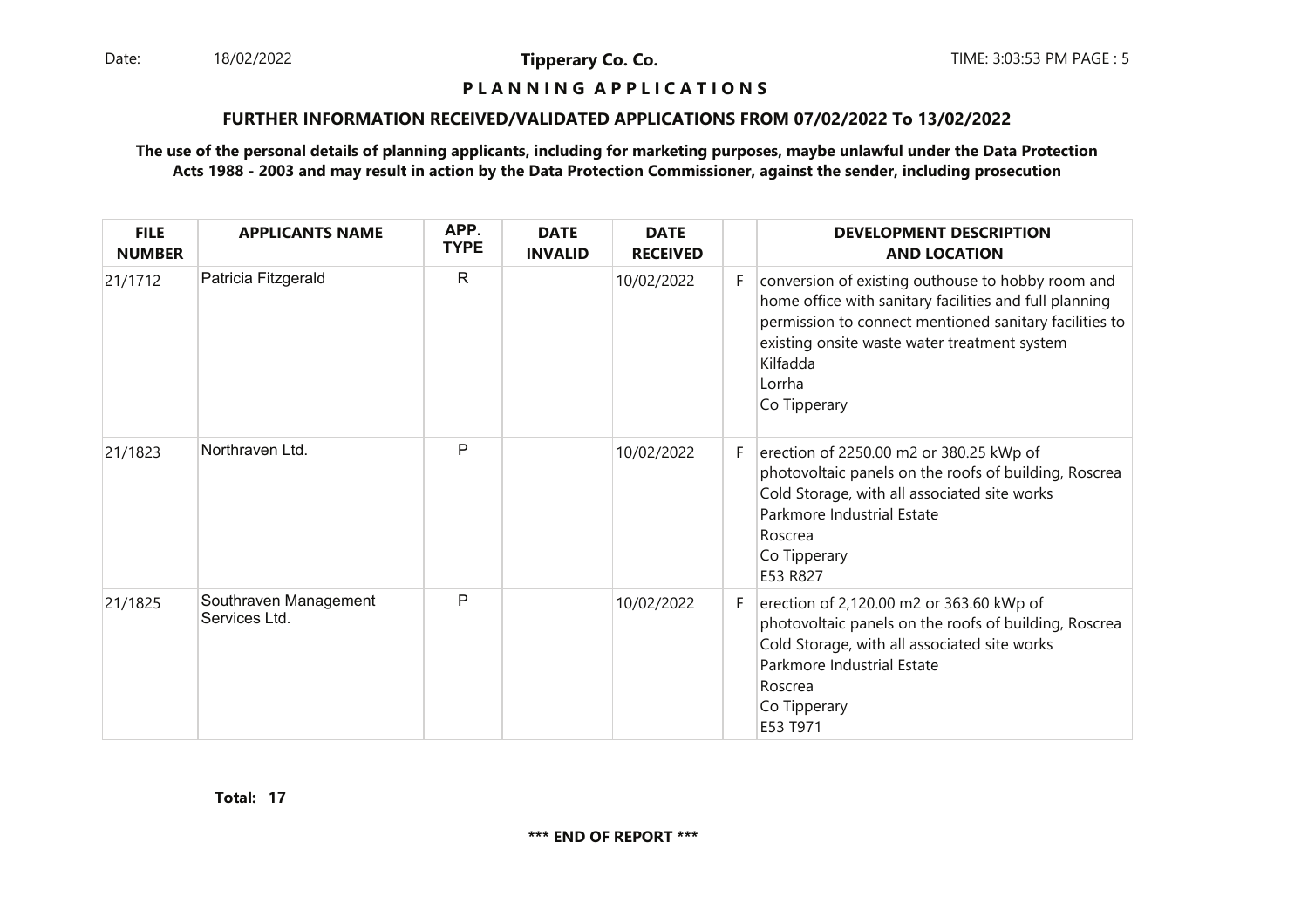#### **P L A N N I N G A P P L I C A T I O N S**

#### **INVALID APPLICATIONS FROM 07/02/2022 To 13/02/2022**

| <b>FILE</b><br><b>NUMBER</b> | <b>APPLICANTS NAME</b>        | APP.<br><b>TYPE</b> | <b>DATE</b><br><b>INVALID</b> | DEVELOPMENT DESCRIPTION AND LOCATION                                                                                                                                                                       |
|------------------------------|-------------------------------|---------------------|-------------------------------|------------------------------------------------------------------------------------------------------------------------------------------------------------------------------------------------------------|
| 22/87                        | <b>Martin Nolan</b>           | P                   | 07/02/2022                    | build a house, the proposed development includes re-opening<br>the access and reconnecting the water and waste water services<br>to that of the former house<br>Kilsheelan<br>Co. Tipperary                |
| 22/92                        | <b>Mark and Anita Commins</b> | P                   | 09/02/2022                    | remove front boundary wall, provide a car parking space at the<br>front of the dwelling house and carry out all associated works<br>8 McDonagh Terrace<br><b>Mitchel Street</b><br>Thurles<br>Co Tipperary |
| 22/94                        | <b>Christopher McGrath</b>    | P                   | 09/02/2022                    | drop down kerb for driveway<br>9 Ard Mhuire<br>Carrick-on-Suir<br>Co. Tipperary                                                                                                                            |
| 22/95                        | Nigel & Victoria Flood        | $\mathsf{P}$        | 10/02/2022                    | 5 bedroom residential dormer bungalow<br>Dromard Beg<br>Clonmore<br>Templemore<br>Co. Tipperary                                                                                                            |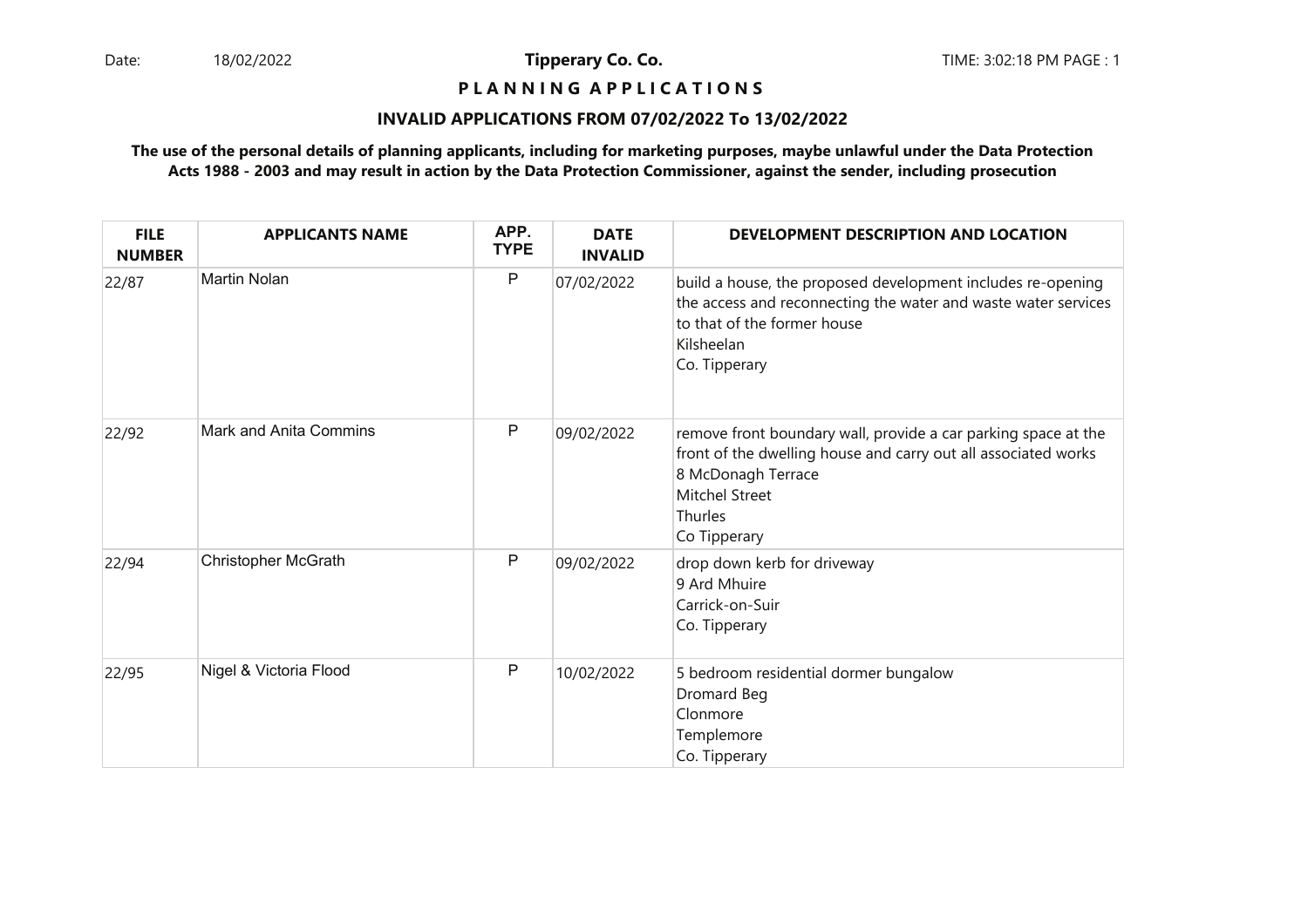**P L A N N I N G A P P L I C A T I O N S** 

#### **INVALID APPLICATIONS FROM 07/02/2022 To 13/02/2022**

| <b>FILE</b><br><b>NUMBER</b> | <b>APPLICANTS NAME</b>              | APP.<br><b>TYPE</b> | <b>DATE</b><br><b>INVALID</b> | DEVELOPMENT DESCRIPTION AND LOCATION                                                                                                                                                                                                                                                                                                                                                                                                                                                                                                                                                                                                                                                                                                                                                                                                                                                                                                                   |
|------------------------------|-------------------------------------|---------------------|-------------------------------|--------------------------------------------------------------------------------------------------------------------------------------------------------------------------------------------------------------------------------------------------------------------------------------------------------------------------------------------------------------------------------------------------------------------------------------------------------------------------------------------------------------------------------------------------------------------------------------------------------------------------------------------------------------------------------------------------------------------------------------------------------------------------------------------------------------------------------------------------------------------------------------------------------------------------------------------------------|
| 22/96                        | Summit Solar Ltd                    | P                   | 10/02/2022                    | a 10 year permission for development consisting of the<br>construction of a Solar PV development comprising photovoltaic<br>panels laid out in arrays over a total development site area of ca.<br>54.5 ha, the construction of a 38kV substation (ca.114.4m2 x<br>4.75m tall), a transformer unit (ca. 18m2 x 4m tall) and<br>associated bund (ca.55m2), along with ancillary development<br>including: 17 no. Power Hubs (ca. 15.25m2 x 2.4m) which<br>incorporate an inverter and a transformer, 1 no. single storey<br>communications building (11.1m2 x2.5m),1 no. single storey<br>client side sub-station building (15.25m2 x 2.9m), 1 no. single<br>storey equipment storage building<br>(7.5m2 x 2.7m), 7 no. CCTV cameras mounted on 4m high poles,<br>perimeter security fencing and all ancillary works. An Natura<br>Impact statement will accompany the planning application<br>Kyleagarry, Ballyryan East and Gortdrum<br>Co. Tipperary |
| 22/102                       | <b>William and Christine Butler</b> | $\mathsf{R}$        | 10/02/2022                    | to retain indefinitely the domestic garage, tack store and<br>separate stable block constructed to the north and west of my<br>dwelling<br>Ballaghboy<br>Ballinure<br>Thurles<br>Co. Tipperary                                                                                                                                                                                                                                                                                                                                                                                                                                                                                                                                                                                                                                                                                                                                                         |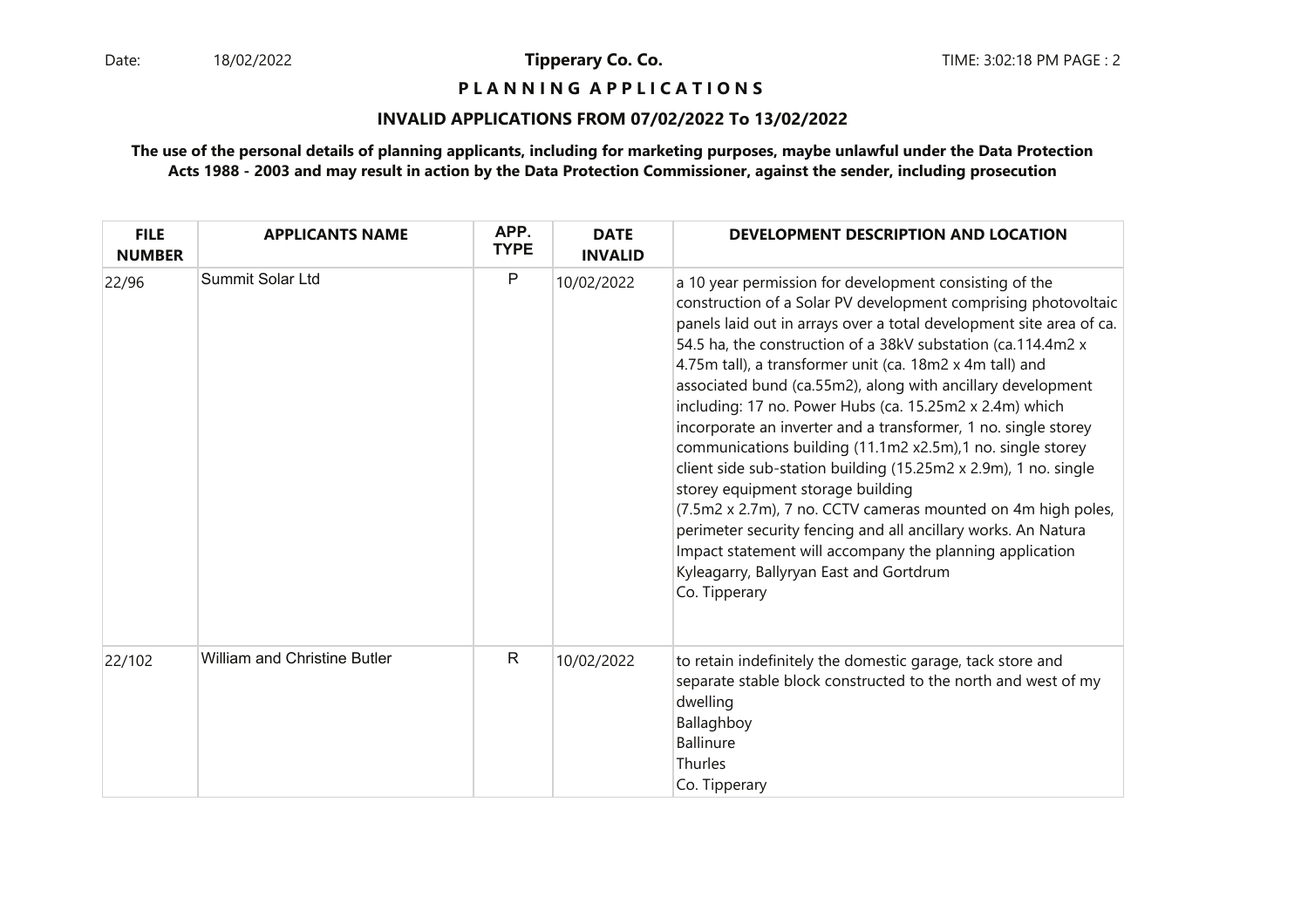**P L A N N I N G A P P L I C A T I O N S** 

#### **INVALID APPLICATIONS FROM 07/02/2022 To 13/02/2022**

| <b>FILE</b><br><b>NUMBER</b> | <b>APPLICANTS NAME</b> | APP.<br><b>TYPE</b> | <b>DATE</b><br><b>INVALID</b> | DEVELOPMENT DESCRIPTION AND LOCATION                                                                                                                                                                                                                                                                          |
|------------------------------|------------------------|---------------------|-------------------------------|---------------------------------------------------------------------------------------------------------------------------------------------------------------------------------------------------------------------------------------------------------------------------------------------------------------|
| 22/107                       | John G Buckley         | P                   | 11/02/2022                    | change of use of the apartment on the second floor (apartment<br>no. 10) from residential to dental surgery and to integrate it with<br>the existing surgery on the lower floors complete with all<br>internal alterations and associated works<br><b>River House</b><br>New Quay<br>Clonmel<br>Co. Tipperary |
| 22/60051                     | <b>SEAN MURRAY</b>     | P                   | 09/02/2022                    | THE CONSTRUCTION OF SLATTED CUBICLE SHED AND<br>EXTENSION TO AN EXISTING SHED TO PROVIDE CALF HOUSING<br>AND EXTENSION TO EXISTING SILAGE PIT, INCLUDING ALL<br><b>ASSOCIATED SITE WORKS</b><br><b>FALLEENY</b><br><b>TEMPLEDERRY</b><br><b>NENAGH</b><br>E45YN44                                             |
| 22/60055                     | Sara Gleeson           | P                   | 11/02/2022                    | construct a dwelling house, detached garage, entrance, effluent<br>treatment system together with all associated site works<br>Galbertstown Lower,<br>Holycross<br>Thurles<br>Co. Tipperary                                                                                                                   |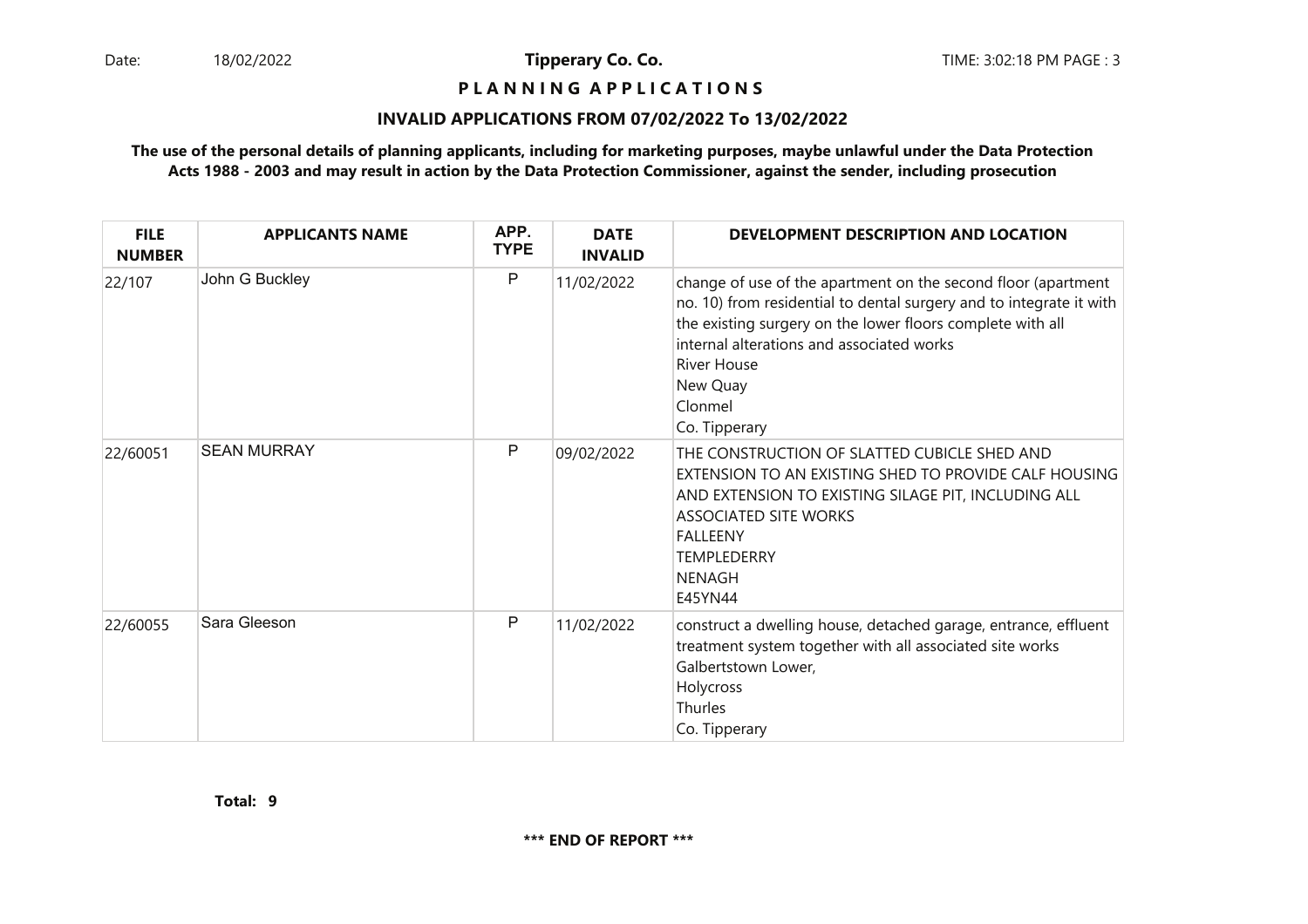# **P L A N N I N G A P P L I C A T I O N S**

# **EIAR - NIS REPORTS REQUESTED FROM 07/02/2022 To 13/02/2022**

| <b>FILE</b><br><b>NUMBER</b> | <b>APPLICANTS NAME</b> | APP.<br><b>TYPE</b> | <b>Request</b><br><b>Date</b> | <b>Article</b><br><b>Number</b> | DEVELOPMENT DESCRIPTION AND LOCATION                                                                                                                                          |
|------------------------------|------------------------|---------------------|-------------------------------|---------------------------------|-------------------------------------------------------------------------------------------------------------------------------------------------------------------------------|
| 21/854                       | Martin Hogan           | P                   | 09/02/2022                    | 177                             | construction of a new dwelling house, waste-water treatment system<br>and percolation area, entrance and all ancillary site works<br>Cushmona<br>Ballycommon<br>Co. Tipperary |

**1Total:** 

**\*\*\* END OF REPORT \*\*\***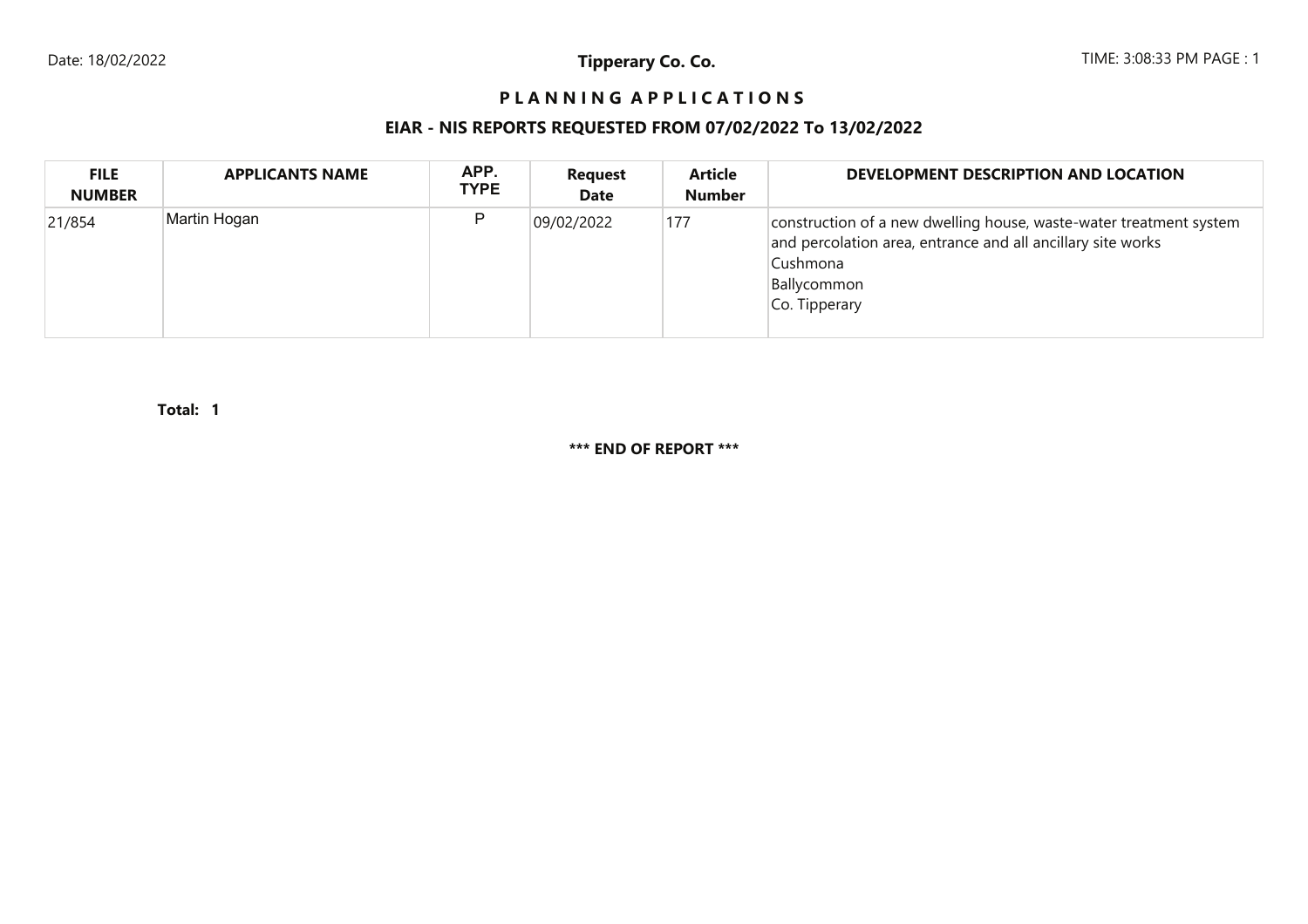# **P L A N N I N G A P P L I C A T I O N S**

# **EIAR - NIS REPORTS RECEIVED FROM 07/02/2022 To 13/02/2022**

| <b>FILE</b><br><b>NUMBER</b> | <b>APPLICANTS NAME</b> | APP.<br><b>TYPE</b> | <b>Received</b><br>Date | <b>Article Number</b> | DEVELOPMENT DESCRIPTION AND LOCATION                                                                                                                                                                                                                                                                                            |
|------------------------------|------------------------|---------------------|-------------------------|-----------------------|---------------------------------------------------------------------------------------------------------------------------------------------------------------------------------------------------------------------------------------------------------------------------------------------------------------------------------|
| 22/96                        | Summit Solar Ltd       | P                   | 08/02/2022              | 177                   | a 10 year permission for development consisting of the construction of a<br>Solar PV development comprising photovoltaic panels laid out in arrays<br>over a total development site area of ca. 54.5 ha, the construction of a<br>38kV substation (ca.114.4m2 x 4.7<br>Kyleagarry, Ballyryan East and Gortdrum<br>Co. Tipperary |

**1Total:** 

**\*\*\* END OF REPORT \*\*\***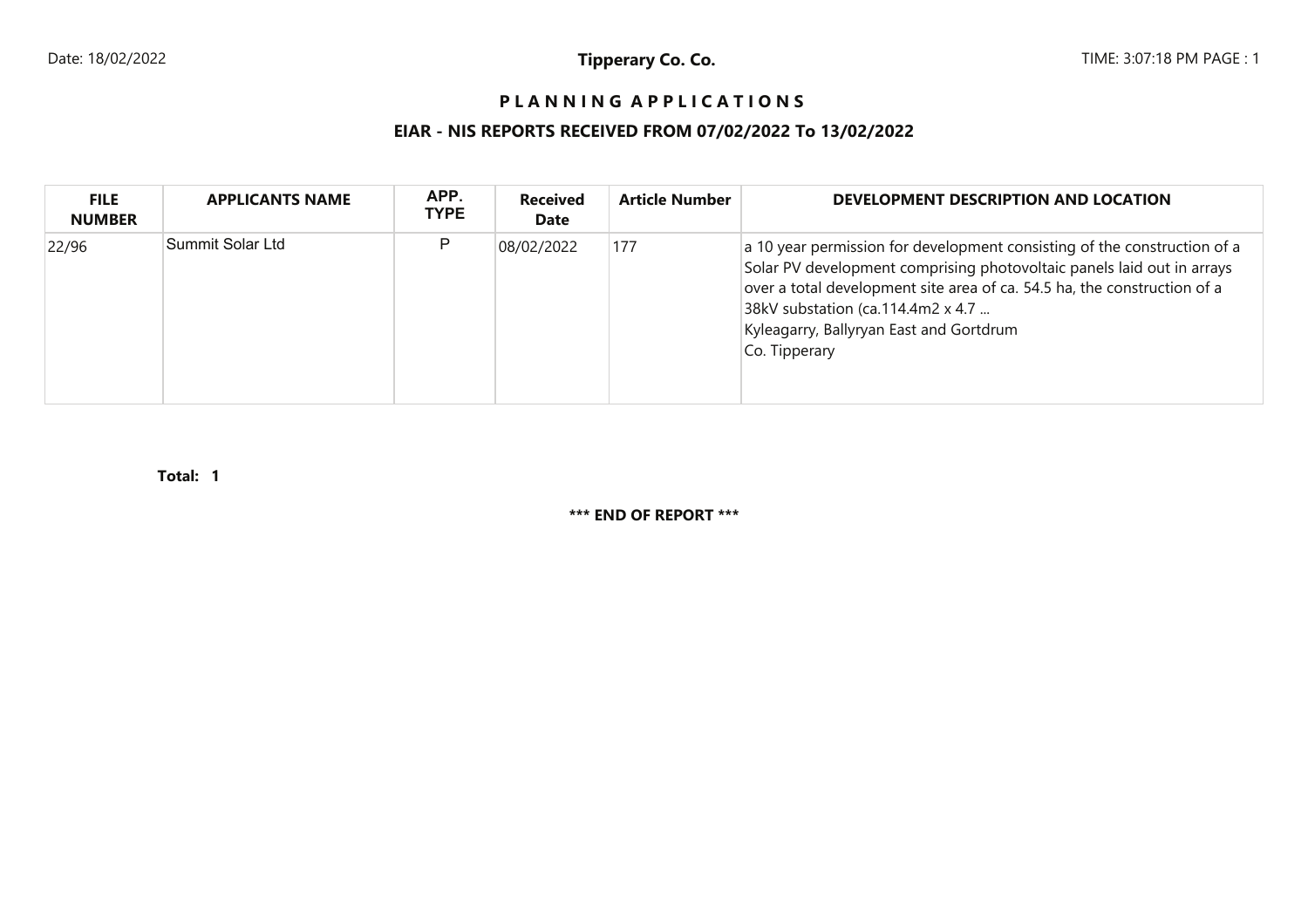# **A N B O R D P L E A N Á L A**

# **APPEALS NOTIFIED FROM 07/02/2022 To 13/02/2022**

| <b>FILE</b><br><b>NUMBER</b> | <b>APPLICANTS NAME</b><br><b>AND ADDRESS</b>                                                     | APP.<br><b>TYPE</b> | <b>DECISION</b><br><b>DATE</b> | L.A.<br>DEC. | <b>DEVELOPMENT DESCRIPTION</b><br><b>AND LOCATION</b>                                                                                                                                                                                                                                                                                                                                                                                                                                                                                                                                                                                                                                                                                                                                                                                                                                                                                                                                                                                                                                                                                                                                                                   | <b>B.P. DATE</b> |
|------------------------------|--------------------------------------------------------------------------------------------------|---------------------|--------------------------------|--------------|-------------------------------------------------------------------------------------------------------------------------------------------------------------------------------------------------------------------------------------------------------------------------------------------------------------------------------------------------------------------------------------------------------------------------------------------------------------------------------------------------------------------------------------------------------------------------------------------------------------------------------------------------------------------------------------------------------------------------------------------------------------------------------------------------------------------------------------------------------------------------------------------------------------------------------------------------------------------------------------------------------------------------------------------------------------------------------------------------------------------------------------------------------------------------------------------------------------------------|------------------|
| 21/1033                      | <b>Skyline Scaffolding Ltd</b><br>c/o Kevin Walsh<br>Ballymacadam West<br>Cahir<br>Co. Tipperary | $\mathsf{R}$        | 24/01/2022                     | $\mathsf{C}$ | (1) General signage on the existing building (2) Alterations to the<br>existing building to that which was granted under PI Ref No.<br>19600740 including metal shutters, exterior lighting, extended<br>length, width and height of the building, the omission of parapet<br>walls to the sides and rear of the existing building as well as the<br>existing blue trim around cladding throughout the existing<br>building as well as the use of vertical trapezoidal metal cladding<br>to the sides of rear of the existing building instead of horizontal<br>flat metal cladding as permitted and (3) elements of the existing<br>site layout including existing concrete yard, some existing<br>kerbing, some existing perimeter fencing and existing internal<br>fencing and gates and existing entrance gates - and all associated<br>site development works as well as Planning Permission to (4)<br>complete the car park and driveway (5) widen driveway into car<br>park and (6) create a yellow hatched buffer zone on the existing<br>concrete yard on the western side of the site and all associated<br>site development works<br><b>Clonmel Business Park</b><br>Cashel Road<br>Clonmel<br>Co. Tipperary | 08/02/2022       |
| 21/1680                      | Martina Tierney<br>Ashgrove<br>Terryglass<br>Nenagh<br>Co Tipperary                              | P                   | 18/01/2022                     | $\mathsf{C}$ | single storey detached dwelling house, detached domestic<br>garage, waste water treatment system, site entrance and all<br>ancillary site works thereto<br>Ashgrove<br>Terryglass<br>Nenagh<br>Co Tipperary                                                                                                                                                                                                                                                                                                                                                                                                                                                                                                                                                                                                                                                                                                                                                                                                                                                                                                                                                                                                             | 11/02/2022       |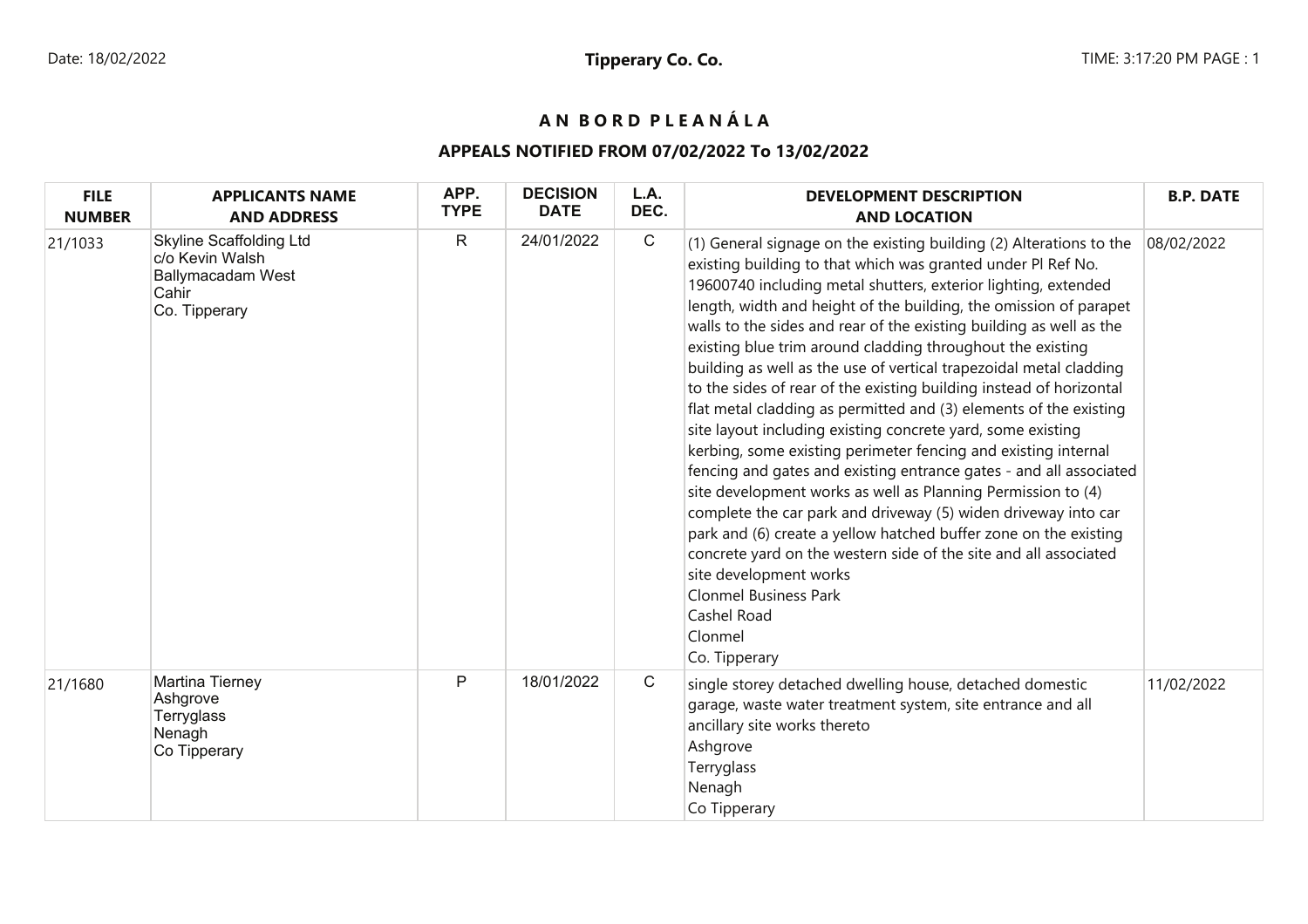# **A N B O R D P L E A N Á L A**

# **APPEALS NOTIFIED FROM 07/02/2022 To 13/02/2022**

**Total: 2**

**\*\*\* END OF REPORT \*\*\***